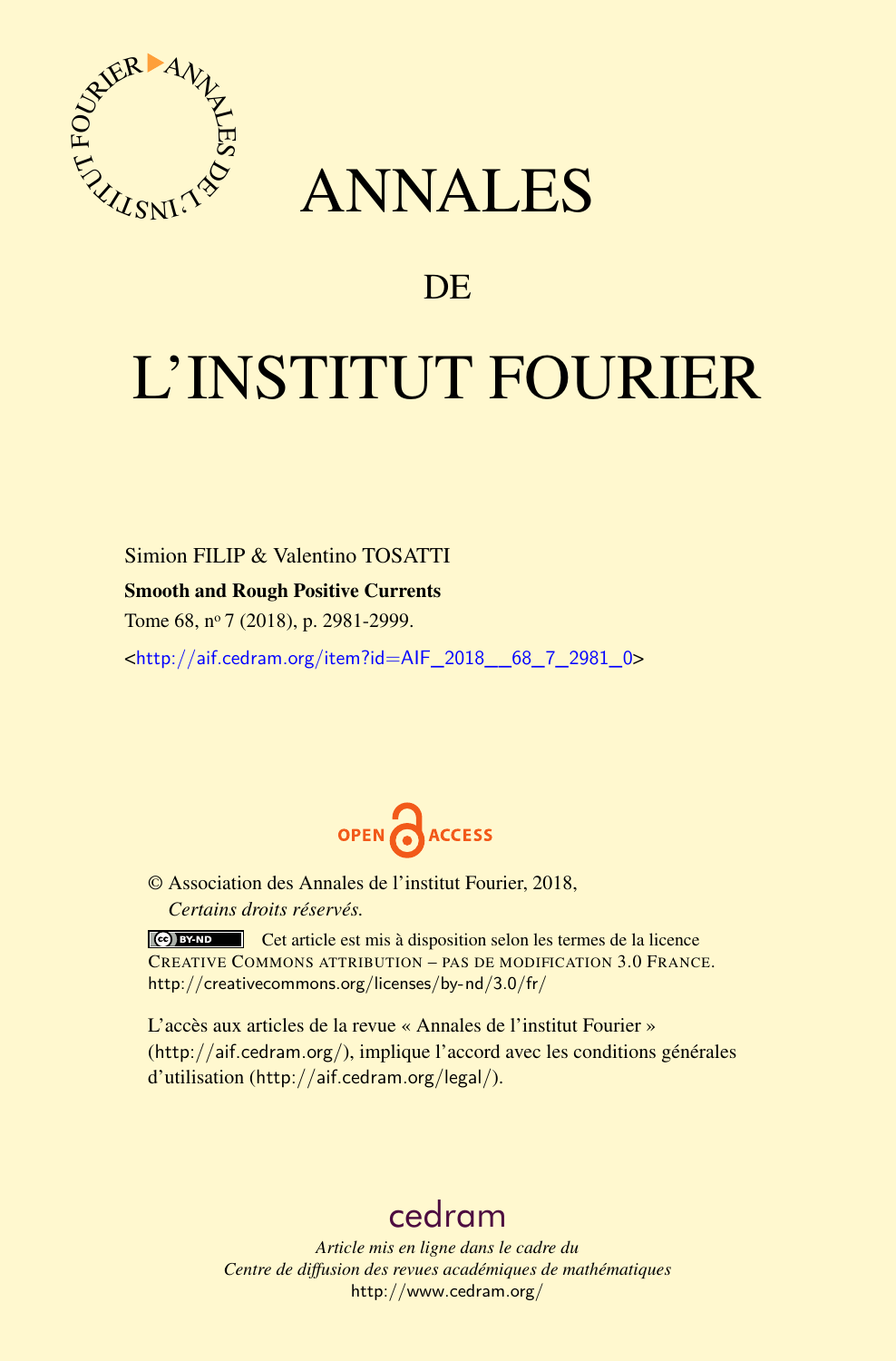#### SMOOTH AND ROUGH POSITIVE CURRENTS

#### **by Simion FILIP & Valentino TOSATTI**

Dedicated to Jean-Pierre Demailly on the occasion of his 60th birthday

ABSTRACT. — We study the different notions of semipositivity for  $(1, 1)$  cohomology classes on *K*3 surfaces. We first show that every big and nef class (and every nef and rational class) is semiample, and in particular it contains a smooth semipositive representative. By contrast, we show that there exist irrational nef classes with no closed positive current representative which is smooth outside a proper analytic subset. We use this to answer negatively two questions of the secondnamed author. Using a result of Cantat & Dupont, we also construct examples of projective *K*3 surfaces with a nef R-divisor which is not semipositive.

Résumé. — Nous étudions les différentes notions de sémipositivité pour les classes de cohomologie (1*,* 1) sur les surfaces K3. Nous montrons d'abord que chaque classe big et nef (et chaque classe nef et rationnelle) est semi-ample, et en particulier elle contient un représentant lisse semi-positif. En revanche, nous montrons qu'il existe des classes nef irrationnelles qui ne contiennent pas de courants positifs fermés lisses en dehors d'un sous-ensemble analytique, et nous répondons négativement à deux questions du deuxième auteur. En utilisant des résultats de Cantat et Dupont, nous construisons également des exemples de surfaces K3 projectives avec un R-diviseur nef mais non semi-positif.

#### **1. Introduction**

The Kodaira Embedding Theorem shows that a holomorphic line bundle on a compact complex manifold is positive (i.e. admits a smooth Hermitian metric with strictly positive curvature form) if and only if it is ample (the algebro-geometric notion of strict positivity for line bundles). In contrast to this, there are several natural notions of semipositivity for line bundles, which in general are not equivalent.

To be precise, let *X* be an *n*-dimensional compact complex manifold, equipped with a Hermitian metric  $\omega$ , and  $\bar{L}$  a holomorphic line bundle on *X*. The most common notions of semipositivity for *L* are:

Keywords: K3 surfaces, (1,1) cohomology classes, smooth semipositive representatives. 2010 Mathematics Subject Classification: 14J28, 32Q25, 37F10, 14J50, 32J15.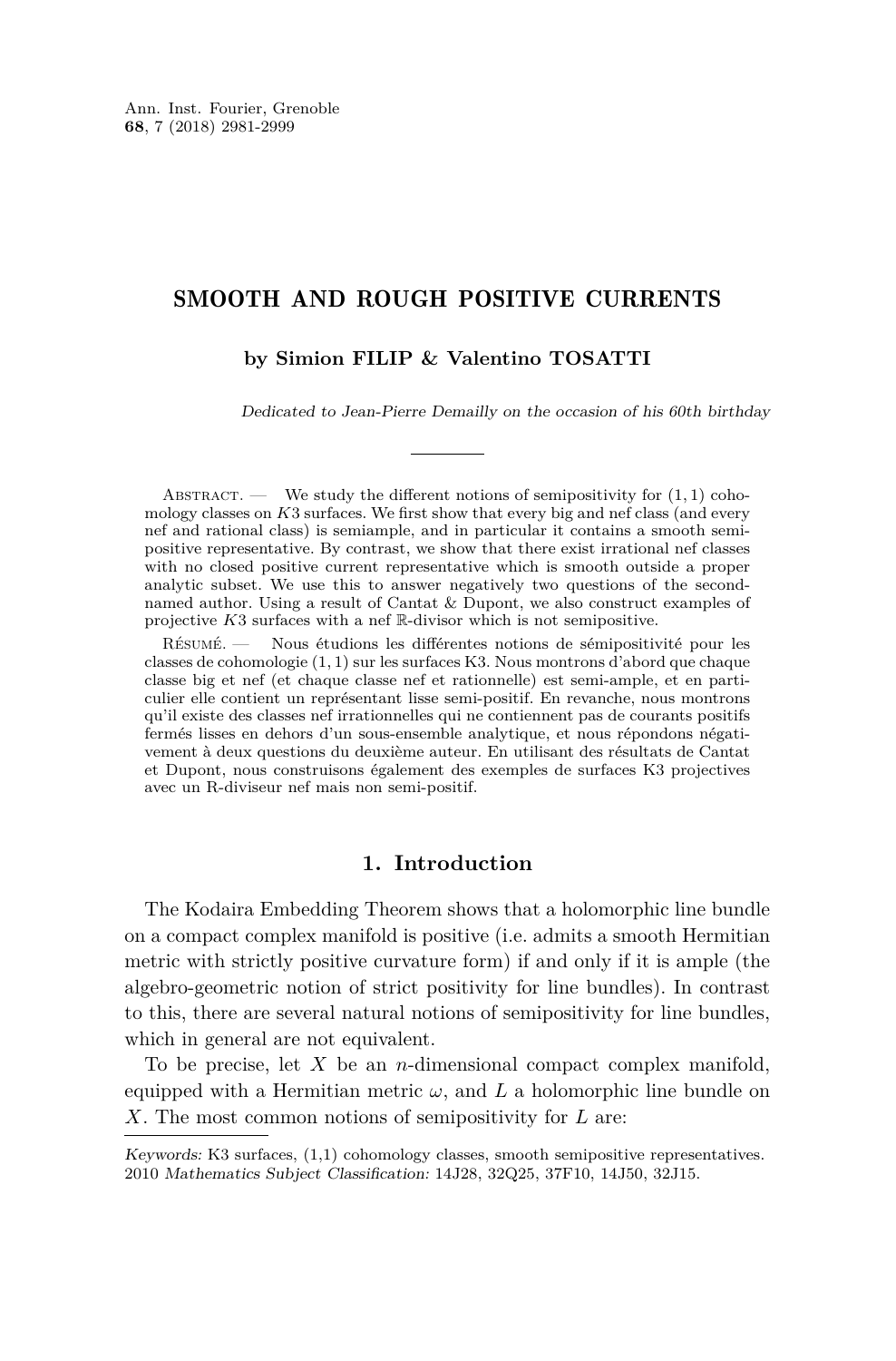- <span id="page-2-0"></span>(1) *L* is semiample if there is  $m \geq 1$  such that  $L^{\otimes m}$  is globally generated.
- <span id="page-2-1"></span>(2) *L* is Hermitian semipositive if there is a smooth Hermitian metric *h* on *L* with curvature form *R<sup>h</sup>* which is semipositive definite on *X*.
- <span id="page-2-2"></span>(3) *L* is nef if for all  $\varepsilon > 0$  there is a smooth Hermitian metric  $h_{\varepsilon}$  on *L* with curvature  $R_{h_{\varepsilon}} \geqslant -\varepsilon\omega$  on X.
- <span id="page-2-3"></span>(4) *L* is pseudoeffective if there is a singular Hermitian metric *h* on *L* with curvature current  $R_h \geq 0$  on X in the weak sense.

If *X* is Kähler then nefness is equivalent to  $c_1(L)$  being in the closure of the Kähler cone, and if *X* is furthermore projective then it is also equivalent to  $(L \cdot C) \geq 0$  for all curves  $C \subset X$  (see e.g. [\[16\]](#page-17-0)).

It is well-known [\[16\]](#page-17-0) that  $(1) \Rightarrow (2) \Rightarrow (3) \Rightarrow (4)$  $(1) \Rightarrow (2) \Rightarrow (3) \Rightarrow (4)$  $(1) \Rightarrow (2) \Rightarrow (3) \Rightarrow (4)$  $(1) \Rightarrow (2) \Rightarrow (3) \Rightarrow (4)$  $(1) \Rightarrow (2) \Rightarrow (3) \Rightarrow (4)$  $(1) \Rightarrow (2) \Rightarrow (3) \Rightarrow (4)$  $(1) \Rightarrow (2) \Rightarrow (3) \Rightarrow (4)$ , and there are examples that show that all these implications are strict. For  $(4) \neq (3)$  $(4) \neq (3)$  $(4) \neq (3)$  one can take X to be the blowup of  $\mathbb{P}^2$  at a point and  $L = \mathcal{O}(E)$  where E is the exceptional divisor. The first example where  $(3) \neq (2)$  $(3) \neq (2)$  $(3) \neq (2)$  was discovered by Demailly–Peternell–Schneider [\[18\]](#page-17-1), answering negatively a conjecture of Fujita [\[27\]](#page-18-0). As for  $(2) \neq (1)$  $(2) \neq (1)$  $(2) \neq (1)$ , note first of all that being semiample is not a numerical condition, so a "trivial" example is a non-torsion line bundle  $L \in Pic^{0}(X)$  (with *X* e.g. a torus). But there are also examples of *L* Hermitian semipositive which is not numerically equivalent to a semiample line bundle: one can take the famous example of Zariski [\[37,](#page-18-1) 2.3.A], which was recently shown to be Hermitian semipositive by Koike [\[35\]](#page-18-2).

However, if *X* happens to be Calabi–Yau (i.e. compact Kähler with torsion canonical bundle) and projective then Kawamata–Shokurov's basepoint-free theorem [\[34\]](#page-18-3) shows that if *L* is nef and big (which for nef line bundles means  $(L^n \cdot X) > 0$  then *L* is in fact semiample. In fact, this even holds for a nef and big R-divisor *D*, where *D* being semiample now means that there is a morphism  $f: X \to Y$  onto a normal projective variety such that  $D$  is  $\mathbb R$ -linearly equivalent to the pullback of an ample  $\mathbb R$ -divisor on  $Y$ , and is proved in [\[6,](#page-17-2) Theorem 3.9.1].

Dropping the assumption of bigness, one obtains the following wellknown open problem:

<span id="page-2-4"></span>CONJECTURE 1.1.  $\qquad$  Let *X* be a projective manifold with torsion canonical bundle, and *L* a nef line bundle on *X*. Then *L* is numerically equivalent to a semiample line bundle.

This conjecture is in fact a consequence of the log abundance conjecture, provided one can show that *L* is numerically equivalent to a Q-effective line bundle (a "nonvanishing" type conjecture), and is open even in dimension 3 (see e.g. [\[38,](#page-18-4) [52\]](#page-19-0) and references therein). Of course, Conjecture [1.1](#page-2-4) would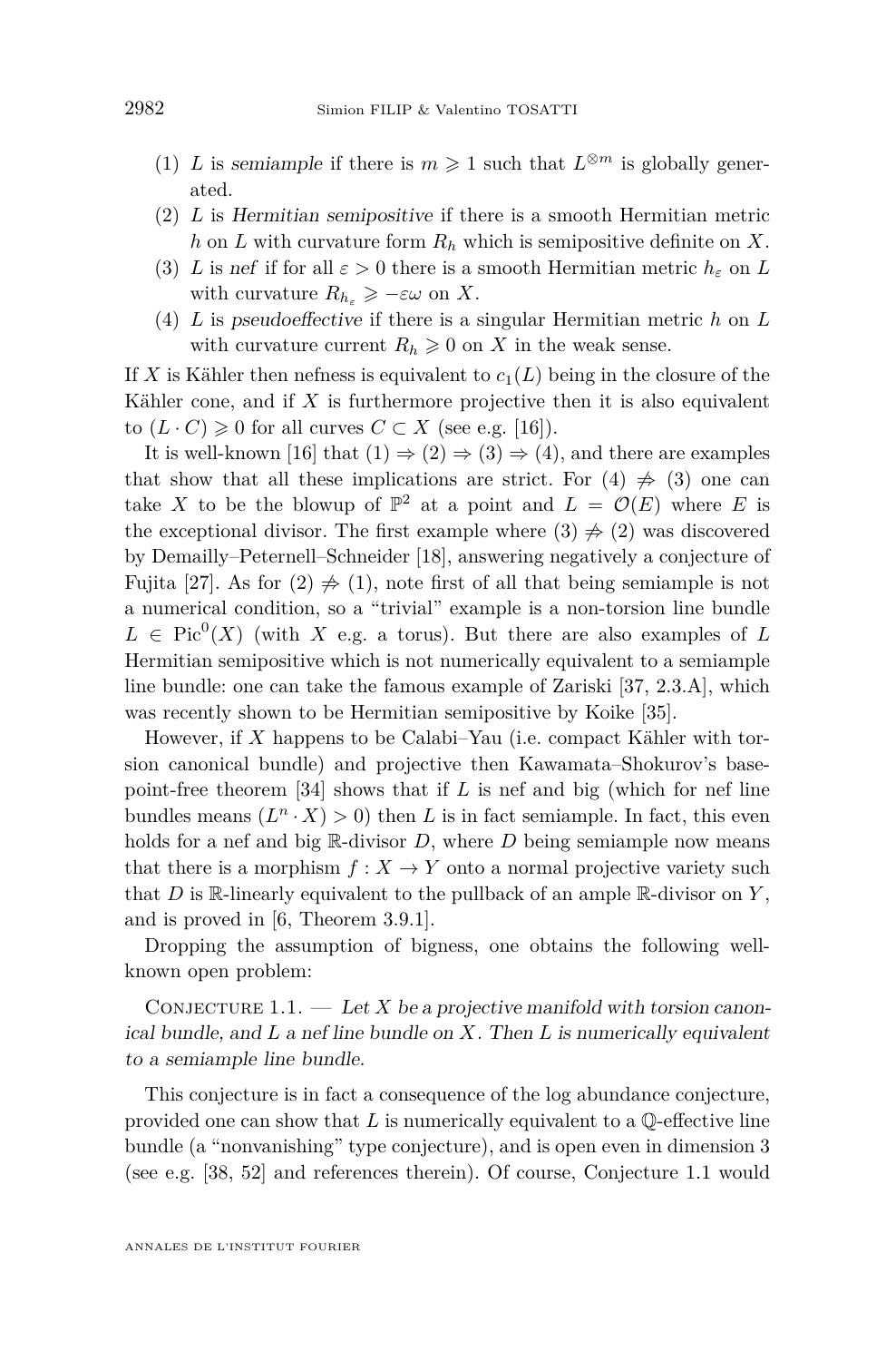imply the same statement for nef Q-divisors, but now unlike the nef and big case, one cannot expect this to be true for nef  $\mathbb{R}$ -divisors: if the class  $c_1(D)$ of a nef R-divisor *D* cannot be written as a positive real linear combination of classes of nef Q-divisors, then *D* cannot be numerically equivalent to a semiample R-divisor. Explicit examples are given in Section [3.](#page-10-0)

Going back to the general setting of a compact complex *n*-manifold *X*, if  $\alpha$  is a closed real (1, 1) form on *X*, then one can consider its class [ $\alpha$ ] in the Bott–Chern cohomology  $H^{1,1}(X,\mathbb{R})$  of closed real  $(1,1)$  forms modulo *i∂∂*-exact ones; in other words, the representatives of the (1*,* 1) class [*α*] are of the form  $\alpha + i\partial\overline{\partial}\varphi, \varphi \in C^{\infty}(X,\mathbb{R})$ . If  $[\alpha] = c_1(L)$  for some holomorphic line bundle *L*, then these representatives can be identified with curvature forms of smooth Hermitian metrics on *L*. In particular, one can extend the semipositivity notions above to (1*,* 1) classes:

- <span id="page-3-0"></span>(1) [ $\alpha$ ] is semiample if there is a holomorphic surjective map  $f: X \to Y$ onto a normal compact Kähler analytic space such that  $[\alpha] = [f^*\beta]$ for some Kähler metric *β* on *Y* .
- <span id="page-3-1"></span>(2) [ $\alpha$ ] is semipositive if it contains a smooth semipositive representative  $\alpha + i\partial\partial\varphi \geq 0$ .
- <span id="page-3-2"></span>(3) [ $\alpha$ ] is nef if for every  $\varepsilon > 0$  there is a representative which satisfies  $\alpha + i\partial\overline{\partial}\varphi_{\varepsilon} \geqslant -\varepsilon\omega.$
- <span id="page-3-3"></span>(4) [*α*] is pseudoeffective if it contains a closed positive current  $\alpha$  +  $i\partial\partial\varphi \geq 0$  in the weak sense, where  $\varphi$  is quasi-psh.

Of course we still have that  $(1) \Rightarrow (2) \Rightarrow (3) \Rightarrow (4)$  $(1) \Rightarrow (2) \Rightarrow (3) \Rightarrow (4)$  $(1) \Rightarrow (2) \Rightarrow (3) \Rightarrow (4)$  $(1) \Rightarrow (2) \Rightarrow (3) \Rightarrow (4)$  $(1) \Rightarrow (2) \Rightarrow (3) \Rightarrow (4)$  $(1) \Rightarrow (2) \Rightarrow (3) \Rightarrow (4)$  $(1) \Rightarrow (2) \Rightarrow (3) \Rightarrow (4)$ , and again we will say that a nef  $(1, 1)$  class  $[\alpha]$  is also big if  $\int_X \alpha^n > 0$ .

The transcendental version of Kawamata–Shokurov's base-point-free theorem is the following (see also [\[44,](#page-18-5) Conjecture 6.1] for the case of Calabi– Yau manifolds as well as [\[47,](#page-18-6) Conjectures 4.13 and 4.17] for weaker versions):

<span id="page-3-4"></span>CONJECTURE 1.2. — Let *X* be a compact Kähler manifold and  $[\alpha]$  a nef  $(1, 1)$  class on *X* such that  $\lambda[\alpha] - c_1(K_X)$  is nef and big for some  $\lambda > 0$ . Then  $\alpha$  is semiample.

In this paper we will focus on compact complex surfaces. First, we observe that in this case Conjecture [1.2](#page-3-4) holds:

<span id="page-3-5"></span>THEOREM 1.3. — Conjecture [1.2](#page-3-4) holds when dim  $X = 2$ .

The proof of this result uses some ideas from [\[12\]](#page-17-3). Despite recent advances in the Minimal Model Program for Kähler 3-folds (see [\[33\]](#page-18-7)), Conjecture [1.2](#page-3-4) remains open in dimensions 3 or higher. However, the work of [\[33\]](#page-18-7) can be used to prove Conjecture [1.2](#page-3-4) for 3-folds in many cases, such as when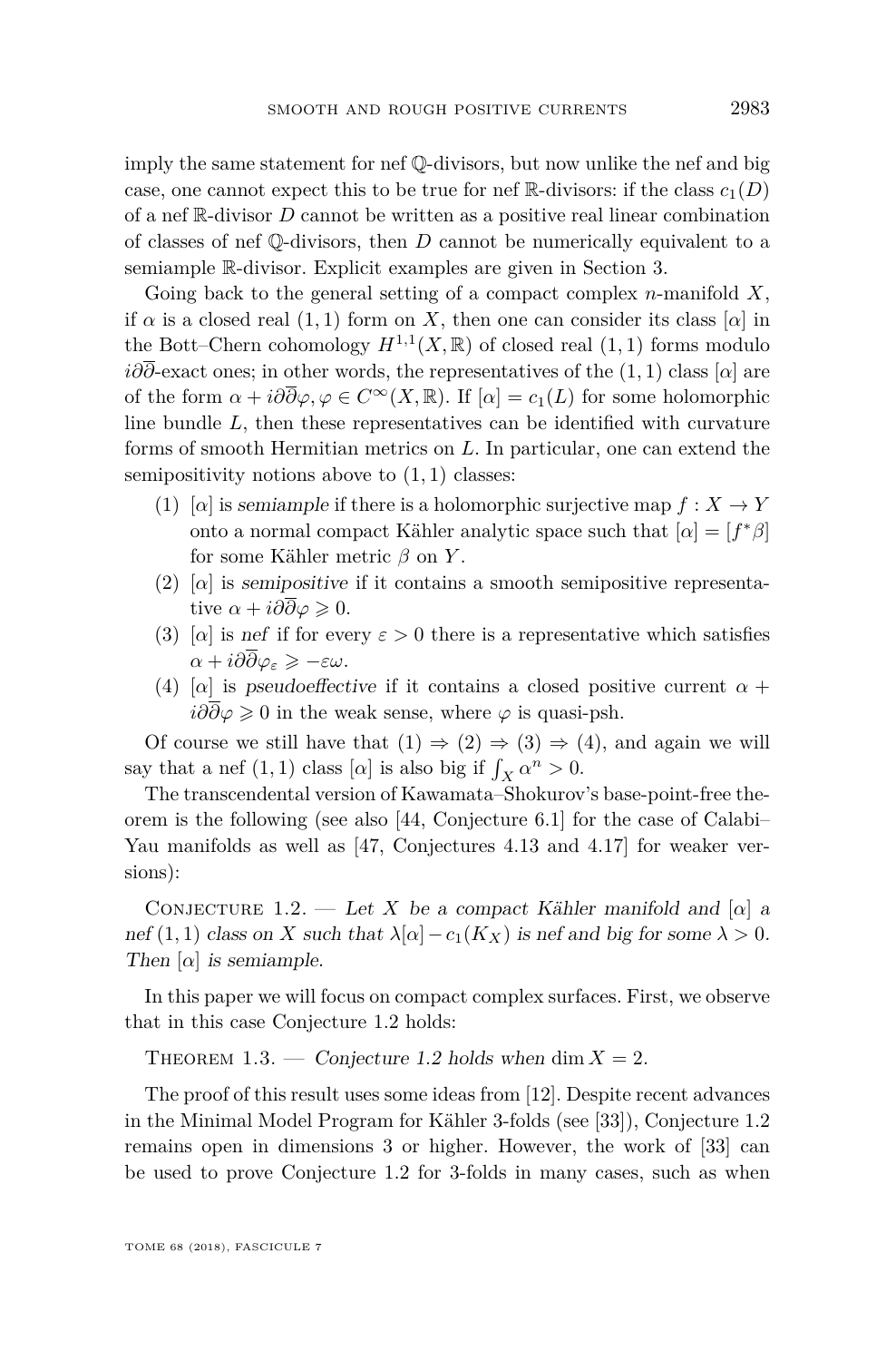$\lambda[\alpha]-c_1(K_X)$  is Kähler and the extremal face in the cone of classes of closed positive  $(2, 2)$  currents which intersect  $[\alpha]$  trivially is in fact an extremal ray (cf. the discussion in [\[51\]](#page-19-1) after Conjecture [1.2\)](#page-3-4). Also, in dimension 3 if *X* is assumed to have torsion canonical bundle, then Conjecture [1.2](#page-3-4) holds, as was communicated to us by Andreas Höring [\[32\]](#page-18-8): a finite étale cover of *X* is then either a torus, a projective Calabi–Yau manifold with no holomorphic 2-forms, or the product of an elliptic curve and a *K*3 surface. The first case is easy, in the second case Kawamata–Shokurov's base-point-free theorem applies, and the third case can be dealt with. Furthermore, Höring shows in [\[32\]](#page-18-8) that Conjecture [1.2](#page-3-4) holds in dimension 3 if  $\lambda[\alpha]-c_1(K_X)$  is Kähler.

One may now wonder what happens to nef (1*,* 1) classes which are not big. As mentioned in Conjecture [1.1](#page-2-4) above, on projective Calabi–Yau manifolds, nef line bundles are expected to be semiample, after possibly twisting by a numerically trivial line bundle. Of course this would imply the same statement for nef Q-divisors. We record here the well-known fact that this holds in the case of *K*3 surfaces:

<span id="page-4-0"></span>PROPOSITION 1.4. — Let *X* be a *K*3 surface and  $[\alpha]$  a nef  $(1,1)$  class on *X* with  $[\alpha] \in H^2(X, \mathbb{Q})$ . Then  $[\alpha]$  is semiample.

In light of Theorem [1.3](#page-3-5) and Proposition [1.4,](#page-4-0) the following result may therefore come as a surprise:

<span id="page-4-3"></span><span id="page-4-1"></span>THEOREM  $1.5.$  — We have that

- (1) There is a non-projective  $K3$  surface with a nef  $(1,1)$  class  $[\alpha]$ (which is necessarily not big and not rational) which is not semipositive.
- <span id="page-4-2"></span>(2) There is a projective *K*3 surface with a nef R-divisor *D* which is not Hermitian semipositive. In particular, *D* cannot be numerically equivalent to a semiample R-divisor.

Part [\(1\)](#page-4-1) gives a counterexample to a question of the second-named author in [\[46\]](#page-18-9), and can also be used to provide a counterexample to a related question in [\[45,](#page-18-10) [46\]](#page-18-9), see Questions [3.7](#page-15-0) and [3.8](#page-15-1) below, as well as Theorem [3.9.](#page-15-2)

Part [\(2\)](#page-4-2) should be compared with Conjecture [1.1.](#page-2-4) Furthermore, the nef class  $c_1(D)$  in Theorem [1.5](#page-4-3)[\(2\)](#page-4-2) is extremal in the nef cone, and its line is not defined over Q (these properties follow from [\[10,](#page-17-4) Remark 1.1 and Lemma 1.3]), which implies that it cannot be written as a positive real linear combination of classes of nef Q-divisors.

The proof of Theorem [1.5](#page-4-3) uses holomorphic dynamics. For part [\(1\)](#page-4-1), we will take *X* to be one of the non-projective *K*3 surfaces constructed by McMullen [\[41\]](#page-18-11) which have an automorphism with a Siegel disc. Using work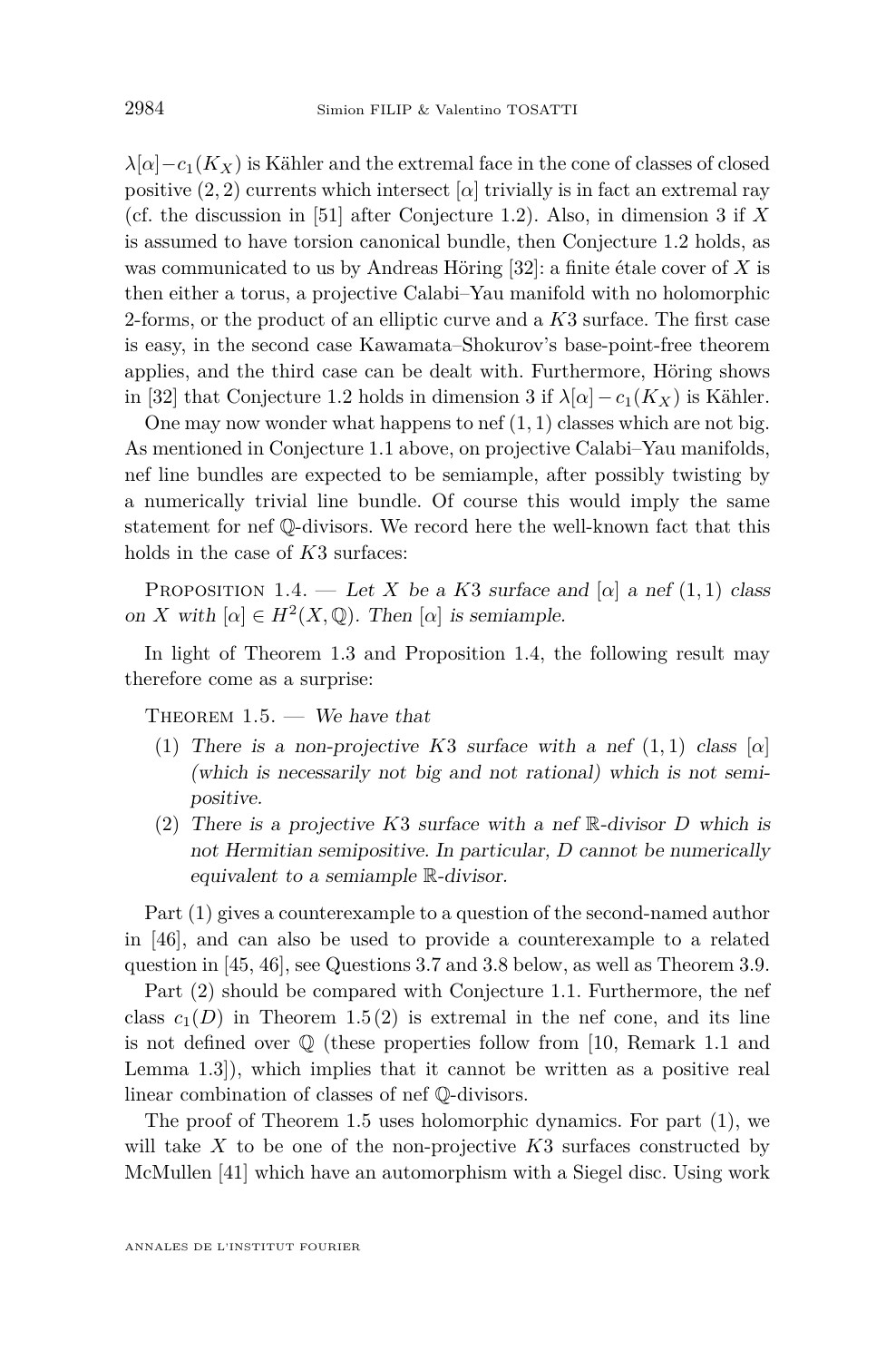of Cantat [\[10\]](#page-17-4), we will show that at least one of the two "eigenclasses" associated to this automorphism cannot have a smooth semipositive representative, otherwise the Siegel disc would necessarily have Lebesgue measure zero.

Since McMullen's examples with a Siegel disc are necessarily non-projective, part [\(2\)](#page-4-2) requires more sophisticated tools from dynamics, and specifically a crucial result of Cantat–Dupont [\[11\]](#page-17-5); an alternative proof of their result, based on Ricci-flat metrics, appears in [\[24\]](#page-17-6). In the situation at hand we prove a more precise result. The surface *X* is a generic hypersurface in  $\mathbb{P}^1 \times \mathbb{P}^1 \times \mathbb{P}^1$  of degree  $(2, 2, 2)$ , and the class  $[\alpha]$  is an eigenvector for the action on  $H^{1,1}(X,\mathbb{R})$  induced by a chaotic automorphism of X, following Cantat [\[10\]](#page-17-4). He proved that this class, as well as the corresponding class for the inverse automorphism, contain a unique closed positive current, and we show that both of these currents are not smooth at any point in the support of the measure with maximal entropy, see Theorem [3.3](#page-11-0) below.

**Acknowledgments.** The authors are grateful to J.-P. Demailly for his seminal work and his mathematical vision, which are an inspiration for much of our work. We also thank A. Höring for useful communications in [\[32\]](#page-18-8) about Conjecture [1.2,](#page-3-4) C. Xu and T. Collins for discussions, M. Verbitsky for pointing out his related ongoing work with N. Sibony extending the uniqueness in Theorem  $3.3(1)$  $3.3(1)$  to more irrational nef  $(1, 1)$  classes with volume zero on *K*3 surfaces, S. Takayama and T. Koike for discussions about Problem [2.2,](#page-9-0) N. Sibony for providing references on rigidity, and the referee for useful comments including Remark [3.5.](#page-14-0) This research was partially conducted during the period the first-named author served as a Clay Research Fellow. The second-named author was partially supported by NSF grant DMS-1610278, and this work was finalized during his visit to the Center for Mathematical Sciences and Applications at Harvard University, which he would like to thank for the hospitality.

#### **2. Smooth positive currents**

In this section we give the proof of Theorem [1.3](#page-3-5) and Proposition [1.4.](#page-4-0)

Proof of Theorem [1.3.](#page-3-5) — Up to renaming the class  $[\alpha]$ , we may assume that  $\lambda = 1$ . First assume that the canonical bundle  $K_X$  of X is not pseudoeffective. This implies that  $H^{2,0}(X) = H^0(X, K_X) = 0$ , which in turn implies that *X* is projective by a well-known result of Kodaira, and it also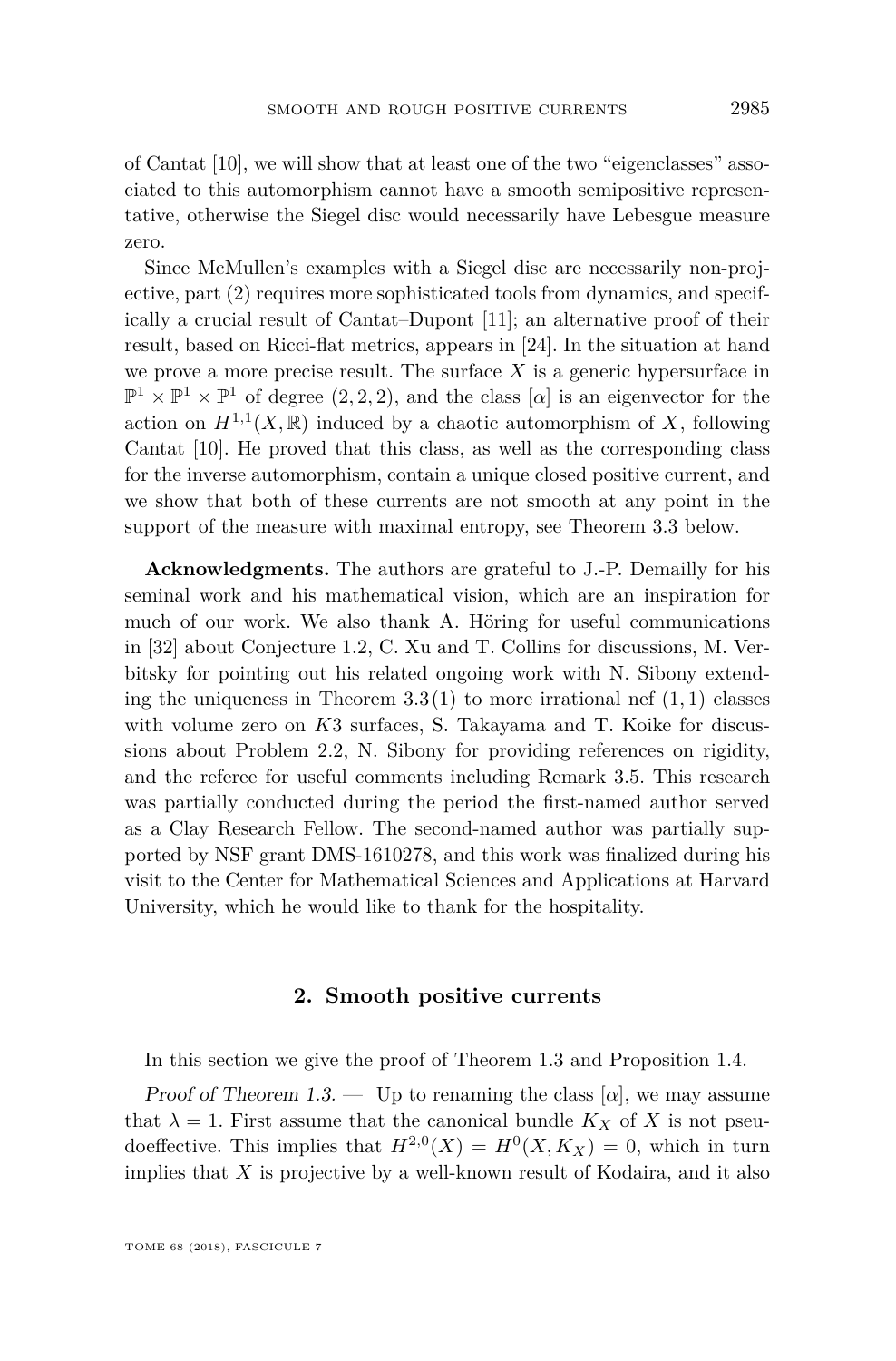implies that  $[\alpha] = c_1(D)$  for some nef R-divisor *D* on *X*. We can thus conclude by the base-point-free theorem for R-divisors [\[6,](#page-17-2) Theorem 3.9.1].

We can therefore assume that  $K_X$  is pseudoeffective. Then the nef class  $[\alpha] = [\alpha] - c_1(K_X) + c_1(K_X)$  is a sum of big and pseudoeffective, hence big. Thanks to a result of Lamari [\[36\]](#page-18-12) (which was generalized by Demailly– Păun [\[17\]](#page-17-7) to all dimensions), the class  $\alpha$  contains a Kähler current  $T =$ *α* + *i∂∂ψ*, i.e. a closed positive current which satisfies  $T \geq \varepsilon \omega$  in the weak sense, for some  $\varepsilon > 0$ , where  $\omega$  is a Kähler form on X. If we consider all such Kähler currents and take the intersection of the subsets of *X* where these currents are not smooth, we obtain a closed proper analytic subset  $E_{nK}(\alpha) \subset X$ , the non-Kähler locus of [*α*] (see [\[7\]](#page-17-8)). We may assume that  $E_{nK}(\alpha)$  is nonempty, otherwise  $\alpha$  is Kähler [\[7\]](#page-17-8) and the theorem is trivial. Using Demailly's regularization [\[15\]](#page-17-9) and an observation of Boucksom [\[7,](#page-17-8) Theorem 3.17(ii)], we can find one Kähler current  $T = \alpha + i\partial\partial\psi$  such that  $\psi$  is singular precisely along  $E_{nK}(\alpha)$ . By the main result of [\[12\]](#page-17-3), we have that  $E_{nK}(\alpha) = \text{Null}(\alpha)$ , where the null locus  $\text{Null}(\alpha)$  is defined to be the union of all irreducible curves  $C \subset X$  such that  $\int_C \alpha = 0$  (in fact in dimension 2 the proof simplifies greatly, see [\[48,](#page-19-2) Section 5]). In particular Null( $\alpha$ ) is itself a proper analytic subvariety of X, of pure dimension 1, with irreducible components given by curves  $C_i, i = 1, \ldots N$ , with the intersection matrix  $(C_i \cdot C_j)$  negative definite. Indeed for any real numbers  $\lambda_i$ we have  $\int_X \alpha^2 > 0$  and  $\int_{\sum_i \lambda_i C_i} \alpha = 0$ , so by the Hodge index theorem [\[2,](#page-16-0) Corollary IV.2.16] either  $\sum_i \lambda_i C_i = 0$  or  $(\sum_i \lambda_i C_i)^2 < 0$ . This means that the intersection form is negative definite on the linear span of the curves  $C_i$ , which proves our assertion. Grauert's criterion [\[2,](#page-16-0) Theorem III.2.1], [\[28,](#page-18-13) p. 367], shows that each connected component of  $Null(\alpha)$  can be contracted, so we get a holomorphic map  $\pi: X \to Y$  where *Y* is an irreducible normal compact complex surface, and  $\pi$  is an isomorphism away from Null( $\alpha$ ), and it contracts each connected component of  $Null(\alpha)$  to a point in *Y*. Let  $S = \bigcup_{j=1}^{k} {p_j}$  be the image  $\pi(\text{Null}(\alpha))$ , so *Y* is smooth away from *S*.

In general the problem of deciding whether a normal surface *Y* is projective or Kähler is nontrivial, and has a long history (see e.g. [\[1,](#page-16-1) [26,](#page-18-14) [28,](#page-18-13) [42,](#page-18-15) 54). In our case, we use the key fact that  $\lbrack \alpha \rbrack - c_1(K_X)$  is nef (and big) to obtain that for all *i*,

$$
0 \leqslant \int_{C_i} ([\alpha] - c_1(K_X)) = -K_X \cdot C_i.
$$

Combining this with  $(C_i^2) < 0$  and with the adjunction formula

$$
p_a(C_i) = 1 + \frac{(K_X \cdot C_i) + (C_i^2)}{2} \leq \frac{1}{2},
$$

ANNALES DE L'INSTITUT FOURIER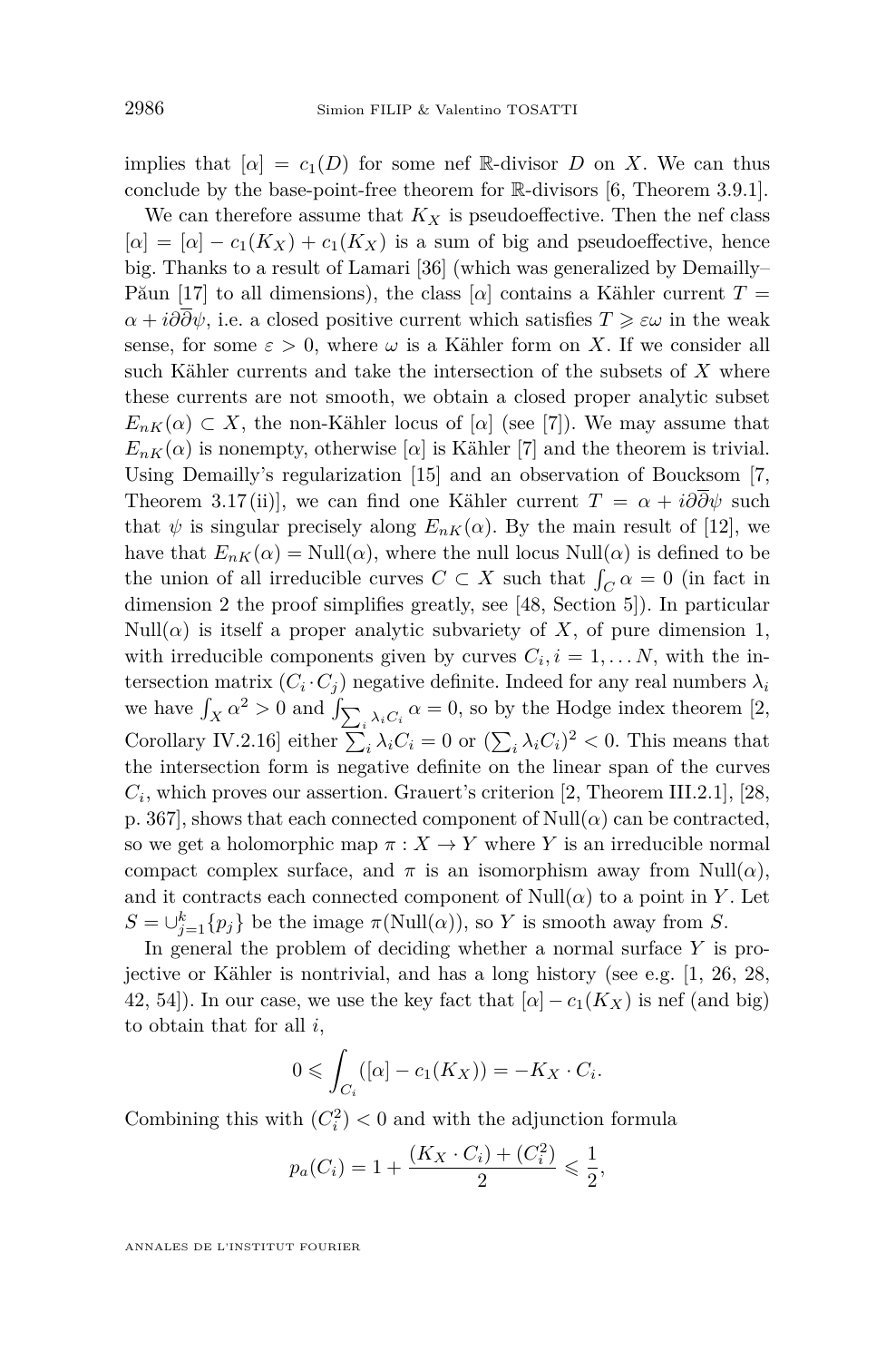to conclude that  $p_a(C_i) = 0$  and so each  $C_i$  is a smooth rational curve. This in turn shows that either  $K_X \cdot C_i = 0$ , in which case  $(C_i^2) = -2$  and  $C_i$  is therefore a  $(-2)$ -curve, or else  $K_X \cdot C_i = -1$ , in which case  $(C_i^2) = -1$  and  $C_i$  is a  $(-1)$ -curve.

We now claim that all singular points of *Y* are rational singularities. To see this we use Artin's criterion [\[2,](#page-16-0) Theorem III.3.2], and so it suffices to check that for each connected component  $\bigcup_{i \in I} C_i$  of  $Null(\alpha)$  (where  $I \subset \{1, \ldots, N\}$  and for every integers  $r_i \geqslant 0, i \in I$  (not all zero), the divisor  $Z = \sum_{i \in I} r_i C_i$  satisfies  $p_a(Z) \leq 0$ . But this follows from

$$
p_a(Z) = 1 + \frac{(Z^2) + \sum_{i \in I} r_i(K_X \cdot C_i)}{2} < 1 + \frac{1}{2} \sum_{i \in I} r_i(K_X \cdot C_i) \leq 1,
$$

using that  $(Z^2) < 0$  since  $\int_Z \alpha = 0$ .

By [\[33,](#page-18-7) Lemma 3.3], there is a smooth closed real  $(1, 1)$  form  $\beta$  on *Y*, which is locally  $\partial \overline{\partial}$ -exact, such that  $[\pi^*\beta] = [\alpha]$ . The pushforward  $\pi_*T$  is then a closed positive  $(1, 1)$  current on *Y*, thanks to [\[14,](#page-17-10) p. 17], and  $\pi_*T$ is a smooth Kähler metric on  $Y \setminus S$ . Since the pullback of smooth forms on *Y* give smooth forms on *X*, we can easily check that  $\pi_* T$  is a Kähler current on *Y*. By [\[33,](#page-18-7) Lemma 3.4],  $\pi_* T$  is locally  $\partial \overline{\partial}$ -exact, and it lies in the class  $[\beta]$  in  $H^{1,1}(Y,\mathbb{R})$ , so we can write  $\pi_*T = \beta + i\partial\overline{\partial}\tilde{\psi}$  for some quasi-psh function  $\psi$  on *Y* which is smooth away from *S*. Near each singular point of *Y* , we choose an embedding of a neighborhood of the singular point as the unit ball in  $\mathbb{C}^N$  and let

$$
\hat{\psi}(z) = \widetilde{\max}(\tilde{\psi}(z), A|z|^2 - C),
$$

where  $\widetilde{\text{max}}$  is a regularized maximum (see e.g. [\[13,](#page-17-11) I.5.18]) and we first choose *A* large so that  $\beta + Ai\partial \overline{\partial}|z|^2$  is a Kähler metric on this ball, and then we choose *C* large so that  $\hat{\psi} = \tilde{\psi}$  in a neighborhood of the boundary of this ball. We can then define  $\hat{\psi} = \tilde{\psi}$  also outside of this ball, and after repeating this procedure at all singular points of *Y*, we obtain that  $\beta + i\partial\overline{\partial}\hat{\psi}$ is now a Kähler metric on *Y* in the class  $[\beta]$ , and so  $[\alpha]$  is semiample. This last part of the argument is essentially the same as [\[33,](#page-18-7) Remark 3.5], [\[51,](#page-19-1) Proof of Theorem 2.7.

In the proof above we used crucially the assumption that  $\lambda[\alpha] - c_1(K_X)$ is nef and big to deduce that the singularities of the normal surface *Y* were rational. It is instructive to see what happens if *X* is a compact Kähler surface with an arbitrary nef and big  $(1,1)$  class  $[\alpha]$ . Then the first half of the proof of Theorem [1.3](#page-3-5) still applies, and we obtain a Kähler current  $T = \alpha + i\partial\overline{\partial}\psi$  on *X* which is singular precisely along  $E_{nK}(\alpha) = \text{Null}(\alpha)$ , and a holomorphic map  $\pi : X \to Y$  onto a normal compact complex surface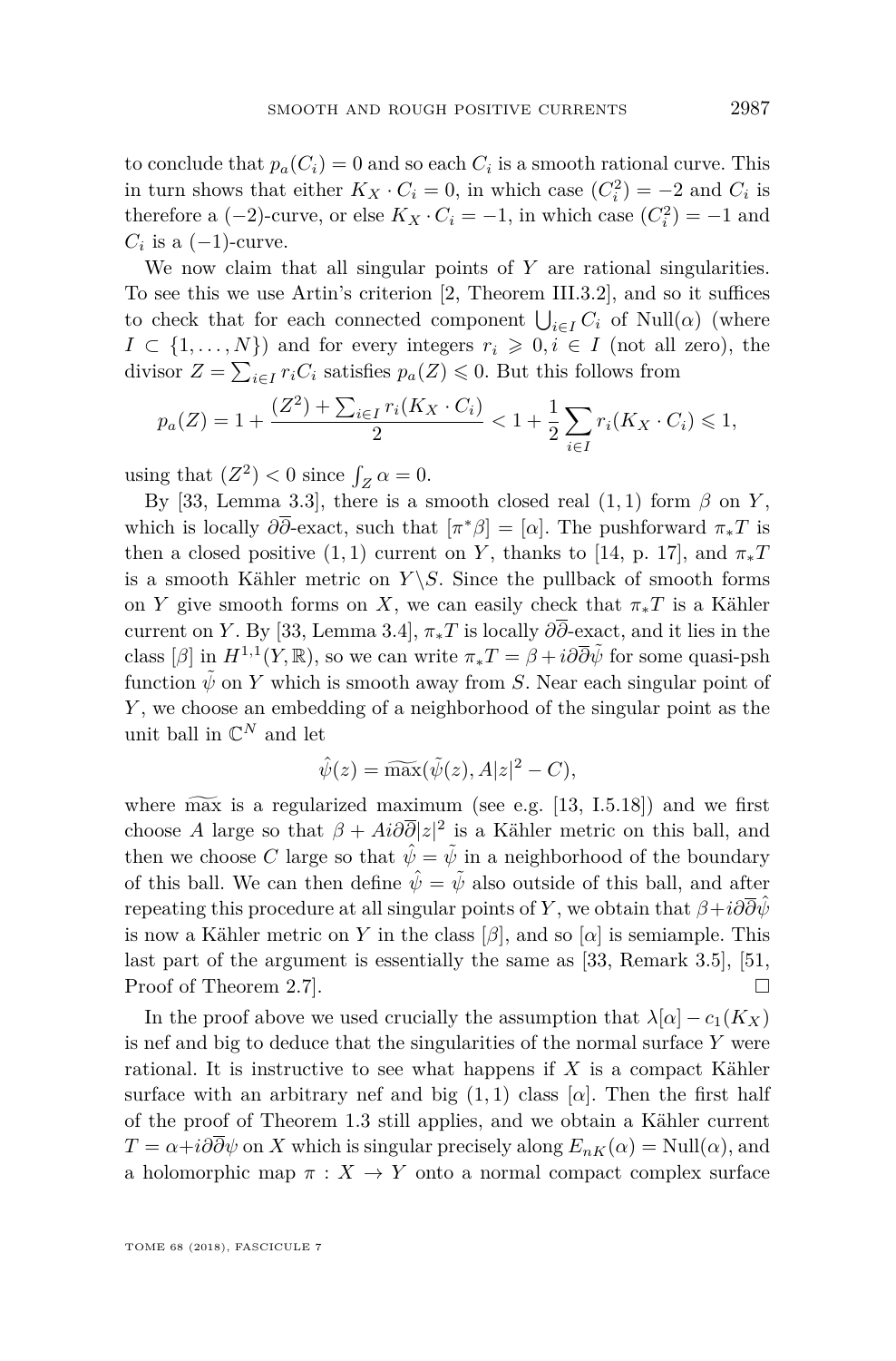*Y*, so that  $\pi$  is an isomorphism away from Null( $\alpha$ ), and contracts each connected component of Null( $\alpha$ ) to a point (the union of these points is denoted by  $S \subset Y$ ). In general now the irreducible components of Null $(\alpha)$ need not be rational curves.

The pushforward  $\pi_* T$  is still a Kähler current on *Y*, smooth away from *S*, but in general it need not be locally *∂∂*-exact (unlike the case discussed above in Theorem [1.3\)](#page-3-5). Indeed we have the following:

PROPOSITION 2.1. — In this setting, if  $\pi_* T$  is locally  $\partial \overline{\partial}$ -exact near all points of *S*, then *Y* is a Kähler analytic space and  $\alpha$  is semiample.

Proof. — Indeed, if *T* was locally *∂∂*-exact near *S* then it would be locally  $\partial \overline{\partial}$ -exact on all of *Y*, so there is a finite open cover  $Y = \bigcup_{\alpha} U_{\alpha}$  with plurisubharmonic functions  $u_{\alpha}$  on  $U_{\alpha}$  such that  $\pi_* T = i \partial \overline{\partial} u_{\alpha}$  on  $U_{\alpha}$ . On each nonempty intersection  $U_{\alpha} \cap U_{\beta}$  we have that  $\partial \overline{\partial}(u_{\alpha} - u_{\beta}) = 0$ . This implies that  $u_{\alpha} - u_{\beta}$  is smooth, by regularity of the Laplacian in a local embedding. Let  $\rho_{\alpha}$  be a partition of unity subordinate to this cover, and let  $u = \sum_{\alpha} \rho_{\alpha} u_{\alpha}$ . Then  $\gamma := \pi_* T - i \partial \partial u$  is closed and smooth on *Y*, because on  $U_{\alpha}$  it equals  $i\partial\partial(\sum_{\beta}\rho_{\beta}(u_{\alpha}-u_{\beta}))$ , which is smooth.

Now  $i\partial\overline{\partial}u = \pi_*T - \gamma$  is smooth on *Y*\*S*, and so by regularity of the Laplacian we conclude that *u* is smooth on *Y* \*S*. Recall that  $\gamma + i\partial\overline{\partial}u \geq \varepsilon\omega$ for some  $\varepsilon > 0$ , where  $\omega$  is a Hermitian metric on Y. Then the same regularized maximum construction as in the proof of Theorem [1.3](#page-3-5) shows that there exists a smooth function  $v$  on  $Y$ , which equals  $u$  on  $Y$  minus a small neighborhood of *S*, and such that  $\gamma + i\partial\overline{\partial}v \geq \varepsilon' \omega$  holds on *Y*, for some  $\varepsilon' > 0$ . Therefore  $\omega_Y := \gamma + i\partial\overline{\partial}v$  is a Kähler metric on *Y*, and  $\pi^*\omega_Y$ is a smooth semipositive (1*,* 1) form on *X*.

We conclude the argument as in [\[49,](#page-19-4) Proposition 3.6]. Consider

$$
\eta = T - \pi^* \omega_Y + i \partial \overline{\partial} ((v - u) \circ \pi),
$$

which is a closed real  $(1, 1)$  current on *X*, supported on  $Null(\alpha) = \bigcup_i C_i$ , and which is expressed as the difference of two positive currents (since  $\omega_Y + i\partial\overline{\partial}(u - v) \geq \varepsilon \omega$ . This last condition implies that its coefficients are measures, and so  $\eta$  is a flat current (in the terminology of [\[23\]](#page-17-12)), and Federer's support theorem [\[23,](#page-17-12) 4.1.15] implies that  $\eta = \sum_i \lambda_i [C_i]$  for some real numbers  $\lambda_i$ . But integrating  $\eta$  over  $C_i$  we see that

$$
\lambda_i(C_i^2) = \int_{C_i} \eta = \int_{C_i} T = \int_{C_i} \alpha = 0,
$$

and so  $\eta = 0$ . Therefore

$$
\pi^* \omega_Y = \alpha + i \partial \overline{\partial} (\psi + (v - u) \circ \pi),
$$

ANNALES DE L'INSTITUT FOURIER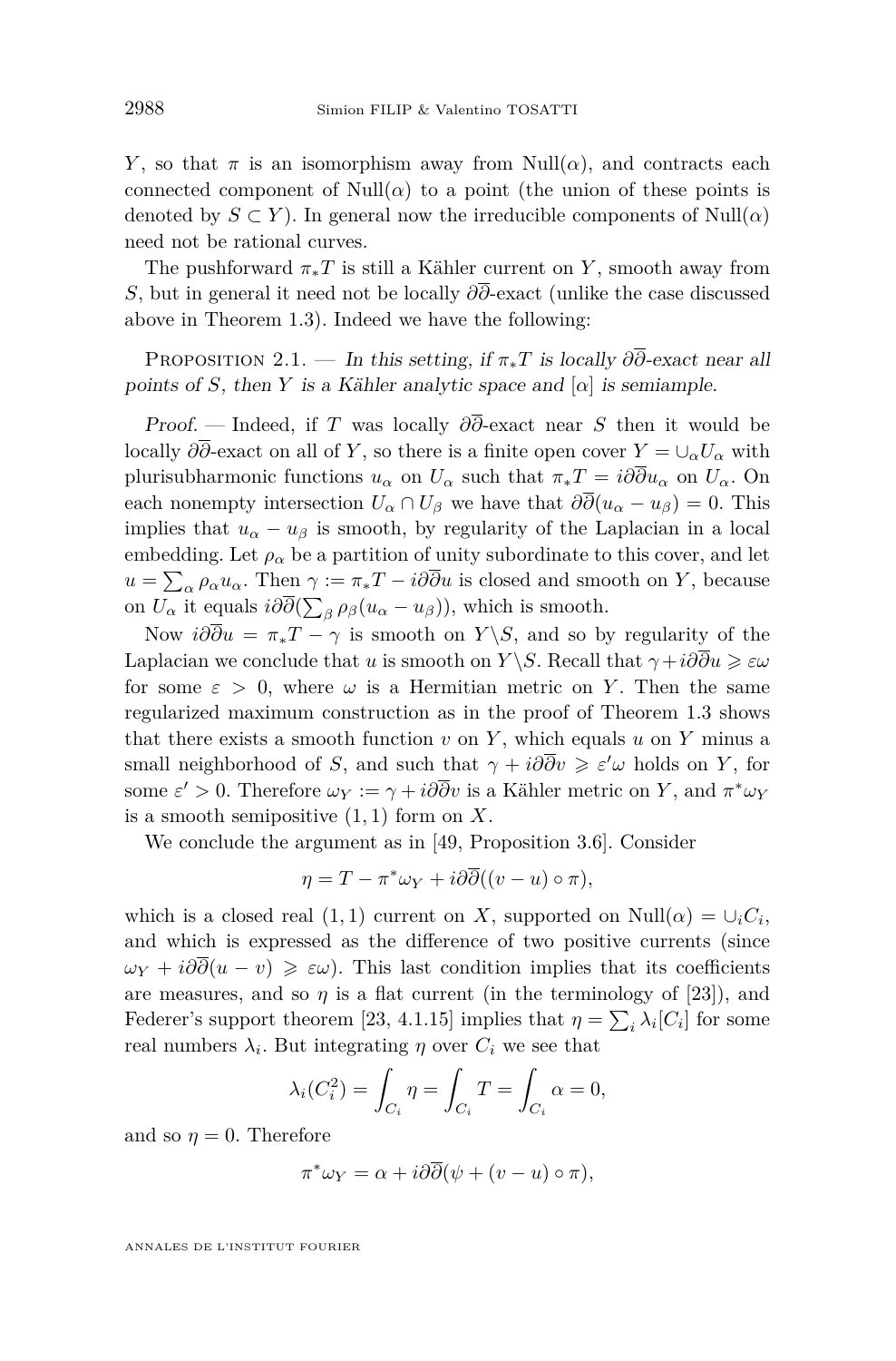and again by regularity of the Laplacian, we conclude that the function  $\varphi = \psi + (v - u) \circ \pi$  is smooth on *X* and  $\alpha + i\partial\overline{\partial}\varphi = \pi^*\omega_Y$ , which shows that  $\lbrack \alpha \rbrack$  is semiample.

There are in fact explicit examples where *Y* is not a Kähler analytic space (and therefore  $\pi_* T$  is not locally  $\partial \overline{\partial}$ -exact). Indeed, we can take an example constructed by Grauert [\[28,](#page-18-13) 8 (d), p. 365-366] of a projective ruled surface  $X$  over a smooth curve of genus at least 2, which contains a copy *C* ⊂ *X* of this curve with  $(C^2)$  < 0, and with a nef and big line bundle *L* with Null(*L*) = *C* (we can take for example  $L = A - \frac{(A \cdot C)}{(C^2)}C$  where *A* is any ample line bundle on *X*), such that the contraction  $\pi: X \to Y$  of *C* is not a Kähler space, thanks to [\[42\]](#page-18-15). It also follows that in this case *L* is not semiample (if it was, *Y* would be projective). The following problem is therefore very interesting:

<span id="page-9-0"></span>PROBLEM 2.2. — Prove that in Grauert's example the line bundle L is not Hermitian semipositive.

This would be the first example of a nef and big line bundle (or (1*,* 1) class) on a projective surface (or compact Kähler surface) which is not Hermitian semipositive. Note that the example in [\[18\]](#page-17-1) is not big, and it can be modified [\[8,](#page-17-13) Example 5.4] to produce nef and big examples but only in dimensions 3 or higher.

We can now give the proof of Proposition [1.4,](#page-4-0) which is a well-known classical result:

Proof of Proposition [1.4.](#page-4-0) — The fact that  $[\alpha]$  is rational means that  $[k\alpha] = c_1(L)$  for some  $k \geq 1$  and some holomorphic nef line bundle L on *X*. We will show that *L* is semiample.

If  $\int_X c_1(L)^2 > 0$  then *L* is nef and big, so *X* is projective, and *L* is semiample by Kawamata–Shokurov's base-point-free theorem. So we may assume that  $\int_X c_1(L)^2 = 0$ .

If  $c_1(L) = 0$  then the exponential sequence gives that *L* is trivial (since *X* is simply connected), and in this case the conclusion clearly holds.

So we may assume that  $\int_X c_1(L)^2 = 0$  and that *L* is not trivial. By Riemann–Roch we have

$$
h^{0}(X, L) + h^{0}(X, -L) \geq 2,
$$

so exactly one among *L* and −*L* is effective (since *L* is nontrivial), and since *L* is nef we must have  $h^0(X, L) \geq 2$ . The same argument as in [\[43,](#page-18-16) Theorem 3.8(b)] shows that *L* is globally generated.  $\square$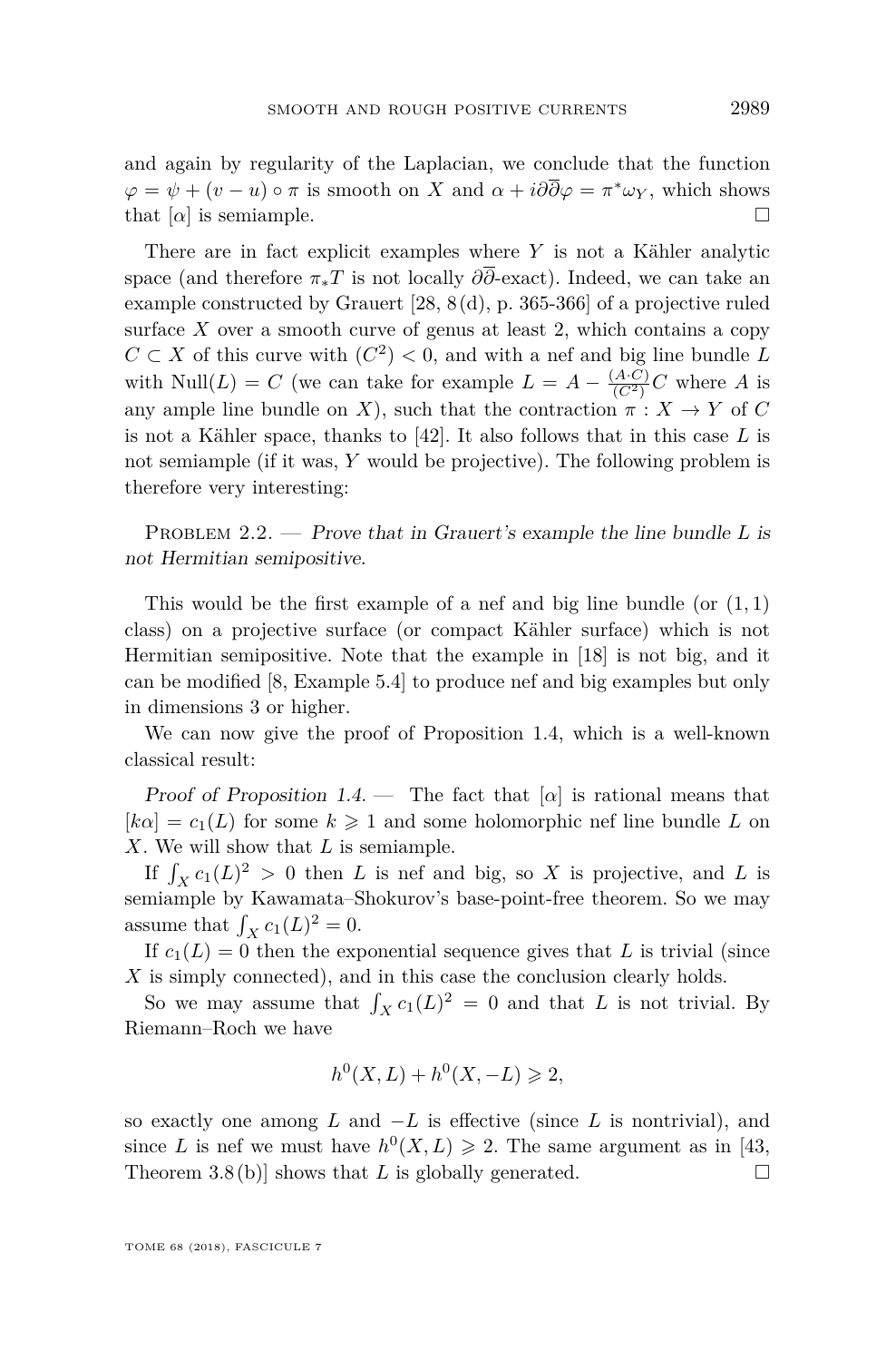#### **3. Rough positive currents**

<span id="page-10-0"></span>In this section we give the proof of Theorem [1.5,](#page-4-3) and its refinement in Theorem [3.3.](#page-11-0) First, we introduce some notation and concepts from holomorphic dynamics.

DEFINITION 3.1.  $- A$  holomorphic automorphism of a K3 surface X is called hyperbolic if its action on  $H^{1,1}(X,\mathbb{R})$  has some eigenvalue of norm strictly larger than 1.

By the Gromov–Yomdin theorem [\[29,](#page-18-17) [53\]](#page-19-5), this is equivalent to the automorphism having positive topological entropy.

We fix a nowhere-vanishing holomorphic 2-form  $\Omega$  on X, and let dVol =  $\Omega \wedge \overline{\Omega}$  be the Lebesgue measure on *X*, which we may assume satisfies  $\int_X$  dVol = 1. Because of the uniqueness of  $\Omega$  (up to scale) it follows that dVol is invariant under every automorphism of *X*, and that every Ricci-flat Kähler metric  $\omega_X$  on *X* has volume form equal to  $\omega_X^2 = \left(\int_X \omega_X^2\right) dVol$ .

#### **Properties of hyperbolic automorphisms**

Because the signature of cup-product on  $H^{1,1}(X,\mathbb{R})$  is  $(1,19)$  the eigenvalues of a hyperbolic automorphism have norm  $\lambda$ ,  $\lambda^{-1}$  and the other ones are on the unit circle. The two corresponding eigenclasses (which we normalize up to scaling so that  $[\eta_+] \cdot [\eta_-] = 1$ ) contain positive currents  $\eta_+, \eta_-$ with locally Hölder potentials (continuity is proved in [\[10,](#page-17-4) Theorem 3.1] and Hölder continuity in [\[21,](#page-17-14) Proposition 2.4], see also [\[19,](#page-17-15) §1]), and their cup-product  $\mu := \eta_+ \wedge \eta_-$  is a well-defined probability measure (see [\[4\]](#page-17-16), [\[10,](#page-17-4) §3.3]), which does not charge any pluripolar subset of *X* by [\[4,](#page-17-16) Corol-lary 2.5] and [\[5\]](#page-17-17). The measure  $\mu$  is also called in this context the measure of maximal entropy, as it realizes the topological entropy of the automorphism and any other measure has strictly smaller entropy. Moreover,  $\mu$  is ergodic.

#### **Siegel discs**

If  $T: X \to X$  is a hyperbolic automorphism of a K3 surface, following  $[41]$  we say that *T* has a Siegel disc if there is a nonempty open subset  $U \subset X$  which is biholomorphic to a polydisc in  $\mathbb{C}^2$ , *T* preserves *U* and  $T|_U$  is holomorphically conjugate to an irrational rotation (i.e. of the form  $(z_1, z_2) \mapsto (\lambda_1 z_1, \lambda_2 z_2)$  with  $|\lambda_1| = |\lambda_2| = 1$  and so that this map has dense orbits on  $S^1 \times S^1$ ). The main result of [\[41\]](#page-18-11) is that such automorphisms exist, and the *K*3 surfaces *X* which support them are never projective.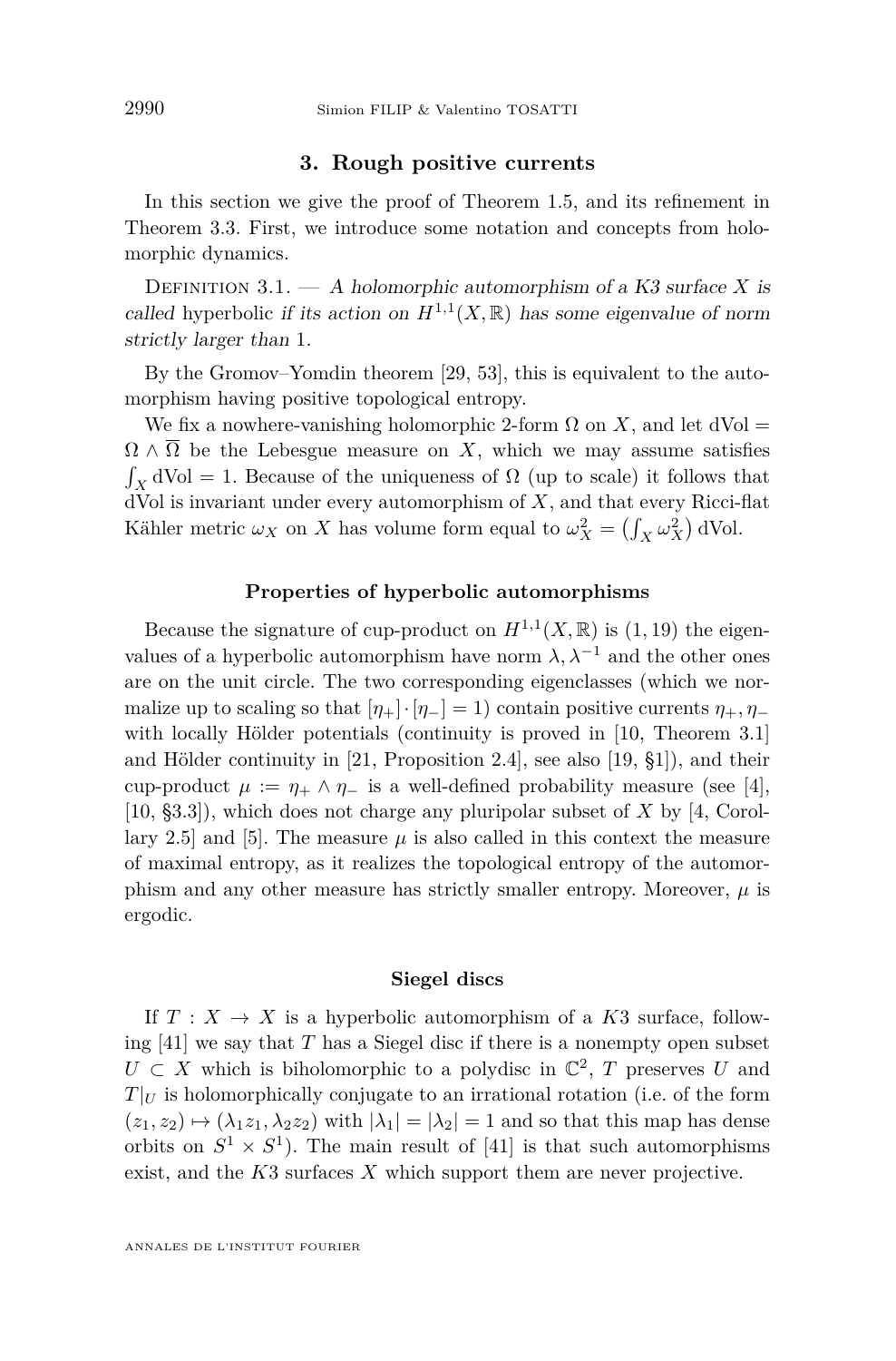#### **Kummer examples**

DEFINITION 3.2 (cf. [\[11,](#page-17-5) Classification Theorem]). — An automorphism *T* of a K3 surface *X* is a Kummer example if there exists a complex torus *A* with an automorphism *L*, with a map  $X \to A/\pm 1$  which intertwines the actions of *T* and *L*.

Note that for a projective Kummer example, we have that the rank of the Picard group is at least 17 (the 16 exceptional curves, plus a polarization).

By direct calculation (cf.  $[9, p. 30-32]$  $[9, p. 30-32]$ ), if  $(X, T)$  is a Kummer example on a *K*3 surface *X*, then both currents  $\eta_{\pm}$  (and therefore also the measure *µ*) are smooth on *X*.

We can now prove the following result:

<span id="page-11-0"></span>THEOREM 3.3. — Let *X* be a K3 surface, and let  $T: X \to X$  be an automorphism which acts hyperbolically in  $H^{1,1}(X,\mathbb{R})$ . Then the eigenclasses  $[\eta_+]$ ,  $[\eta_-] \in H^{1,1}(X,\mathbb{R}) \setminus \{0\}$  such that  $T^*[\eta_{\pm}] = \lambda^{\pm 1}[\eta_{\pm}]$  have the following properties:

- <span id="page-11-1"></span>(1) There are unique closed positive currents  $\eta_+$  in the corresponding classes. These currents satisfy  $T^*\eta_{\pm} = \lambda^{\pm 1}\eta_{\pm}$ .
- <span id="page-11-3"></span>(2) Suppose that *T* has a Siegel disc. Then at least one of the currents *η*<sup>±</sup> cannot be smooth away from a proper closed analytic subset of *X*.
- <span id="page-11-2"></span>(3) Suppose instead that *X* is projective and not Kummer. Then the currents  $\eta_{\pm}$  are not smooth at any point of the support of the measure of maximal entropy  $\mu = \eta_+ \wedge \eta_-$ .

Part [\(3\)](#page-11-2) uses as input the main result of Cantat–Dupont [\[11\]](#page-17-5) (reproved in [\[24,](#page-17-6) Theorem 1.1.1] by a different method).

Proof of Theorem [3.3](#page-11-0)[\(1\)](#page-11-1), Uniqueness.  $-$  In the present context this result is due to Cantat [\[10,](#page-17-4) Theorem 2.4], but the main ideas of the proof trace back to the work of Fornæss-Sibony [\[25\]](#page-17-19) on Hénon maps in  $\mathbb{C}^2$ , see also the work of Dinh–Sibony [\[21,](#page-17-14) [22\]](#page-17-20) for much stronger and general results. We reproduce the short proof for completeness.

To construct  $\eta_+$  fix any Kähler metric  $\omega$  and consider the sequence

$$
(3.1) \ \eta_N := \frac{1}{N} \sum_{i=1}^N \frac{(T^*)^i}{\lambda^i} \omega \text{ so that } (T^* - \lambda)\eta_N = \frac{1}{N} \left( \frac{(T^*)^{N+1}}{\lambda^N} - T^* \right) \omega
$$

Pick some weak limit of  $\eta_N$ , denoted  $\eta_+$ ; then we have  $\eta_+ \geq 0$  and  $T^*\eta_+ =$ *λη*<sub>+</sub>. The same construction applied to  $T^{-1}$  gives *η*<sub>−</sub>. If necessary, we then scale  $\eta_{\pm}$  so that  $[\eta_{+}] \cdot [\eta_{-}] = 1$ .

TOME 68 (2018), FASCICULE 7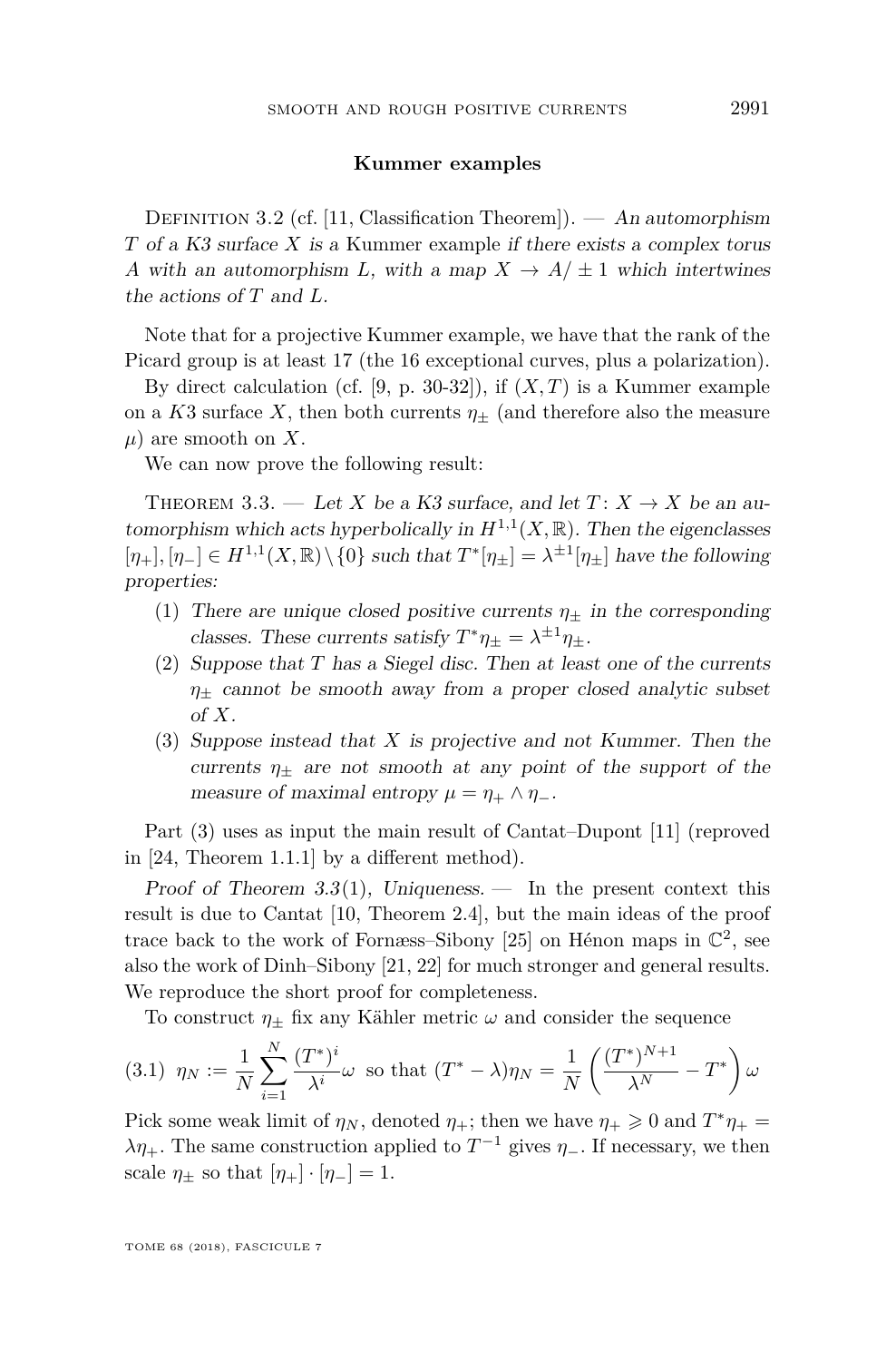For uniqueness, it is easier to show it for the class  $[\eta_-]$ ; for  $\eta_+$  the argument is the same but applied with  $T^{-1}$ . Fix a smooth representative  $\gamma$  of  $[\eta_+]$ , and let  $\alpha \geq 0$  be a closed positive current in the same cohomology class [*η*−]. Then we can write  $\alpha = \gamma + dd^c u_1$  and  $\eta$ <sub>−</sub> =  $\gamma + dd^c u_2$ , for some quasipsh functions  $u_1, u_2$  which we may normalize with  $\int_X u_j dVol = 0, j = 1, 2$ . It is well-known that  $u_1$  and  $u_2$  are in  $L^1$ , and in fact for any quasi-psh function *v* with  $\gamma + dd^c v \ge 0$  and  $\int_X v dVol = 0$  we have the estimate

$$
\|v\|_{L^1}:=\int_X|v|\,\mathrm{dVol}\leqslant C_0,
$$

where the constant  $C_0$  depends only on  $(X, g)$  (the geometry of the background Kähler metric) and  $\gamma$ , but is independent of *v*. See for example [\[20,](#page-17-21) Proposition 2.1 (there  $\gamma$  is assumed to be positive definite, but this is not used in the proof; also they use the normalization  $\sup_x v = 0$ , but these give uniformly equivalent constants). Therefore we see that every quasi-psh function *v* with  $\eta$ <sub>−</sub> + dd<sup>*c</sup>v*  $\geq$  0 and  $\int_X v dVol = 0$  satisfies</sup>  $\int_X |v| dVol \leq 2C_0$ . Then if we let  $u = u_1 - u_2$  we have  $\alpha = \eta_- + dd^c u$ , together with  $\int_X u \, dVol = 0$  and  $\int_X |u| \, dVol \leq 2C_0$ .

We also have

$$
0\leqslant \lambda T^*\alpha = \lambda T^*\eta_- + \text{dd}^c(\lambda T^*u) = \eta_- + \text{dd}^c(\lambda T^*u),
$$

and since *T* preserves dVol, we still have  $\int_X (\lambda T^* u) dVol = 0$ , and so

$$
2C_0 \geqslant \lambda \|T^*u\|_{L^1} = \lambda \|u\|_{L^1}.
$$

Iterating the map *T* indefinitely and applying the same argument, we obtain  $||u||_{L^1} = 0$  and hence  $u = 0$ .

Lastly, note that uniqueness immediately implies that  $T^*\eta_{\pm}$  =  $\lambda^{\pm 1}\eta_+.$  $\pm 1$ <sub>*η*±</sub>.

Proof of Theorem [3.3](#page-11-0)[\(2\)](#page-11-3), Non-smoothness with Siegel disc.  $-$  If both  $\eta_{+}$  are smooth away from proper closed analytic subsets of *X*, it follows that there is a proper closed analytic subset  $E \subset X$  such that the restriction of  $\mu = \eta_+ \wedge \eta_-$  to  $X \backslash E$  can be written as  $\mu|_{X \backslash E} = f dVol|_{X \backslash E}$  for some smooth nonnegative function  $f$  on  $X \backslash E$ . Moreover  $f$  is not identically zero since  $\mu$  does not charge pluripolar sets.

Since  $\mu$  is ergodic and dVol is *T*-invariant, it follows that  $f$  is constant  $\mu$ -a.e. on *X*  $\backslash$  *E* (i.e. on the set where *f* is positive). Since *f* is also smooth on *X*\*E*, it follows that it is constant and in fact  $f \equiv 1$  since both  $\mu$  and dVol are probability measures on *X* which do not charge *E*. This shows that  $\mu = d$ Vol as measures on *X*. However, as observed in [\[41,](#page-18-11) Theorem 11.2], on the Siegel disc  $U \subset X$  we must have  $\eta_{\pm}|_U = 0$ , and therefore  $\mu|_U = 0$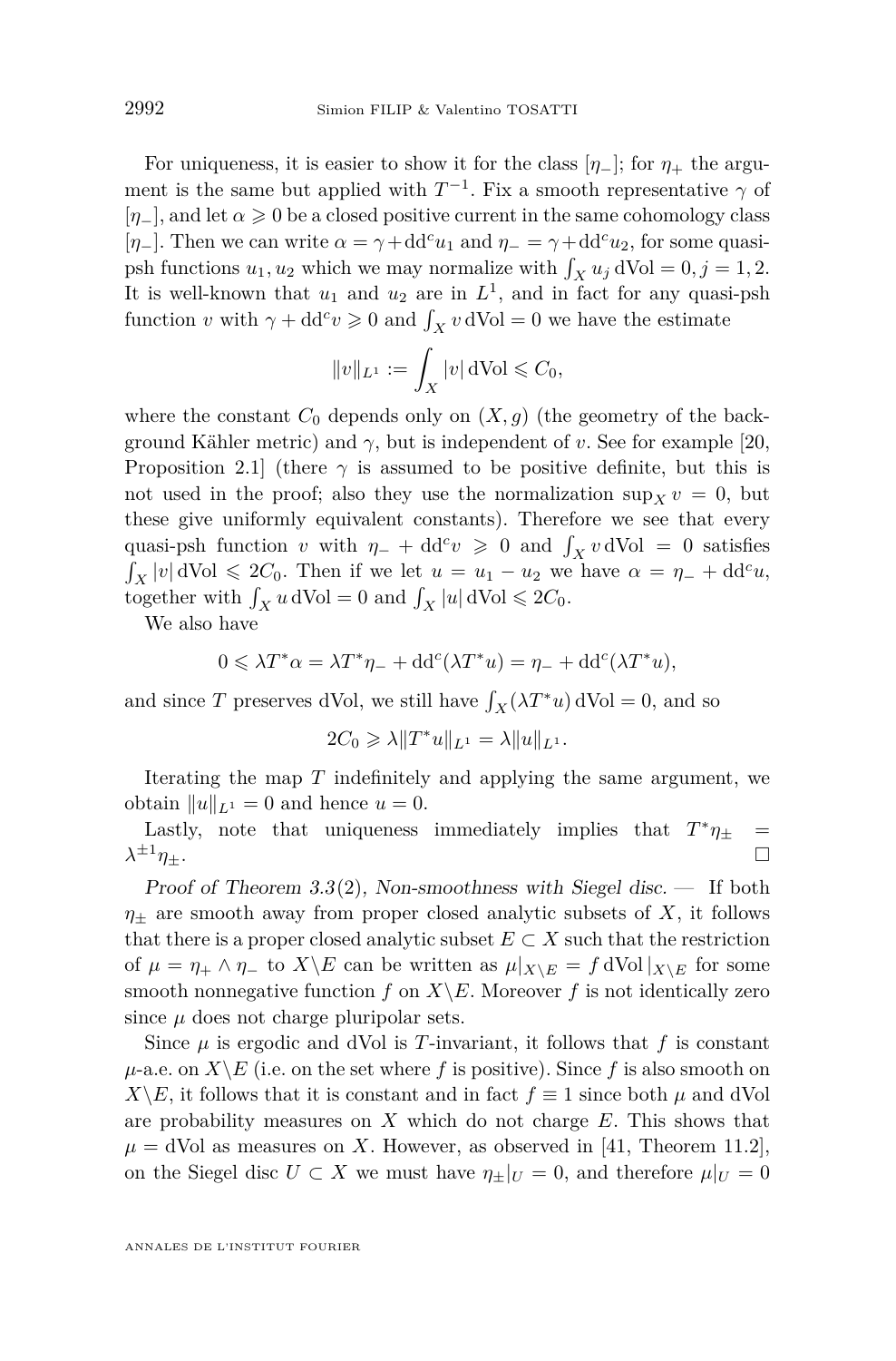too, which is a contradiction to the fact that *U* has positive Lebesgue measure.  $\Box$ 

In particular, the fact that  $\mu|_U = 0$  implies that  $X \setminus U$  is not pluripolar, since  $\mu$  is a probability measure which does not charge pluripolar sets. It is however not clear to us whether  $X\setminus U$  must have positive Lebesgue measure.

Before continuing with the proof of Theorem [3.3](#page-11-0)[\(3\)](#page-11-2) we recall some preliminaries from dynamics.

#### **Dimension, Entropy, Lyapunov exponents**

The main reference for the following results is the work of Ledrappier– Young [\[40\]](#page-18-18), which was preceded by many earlier results, including those of Ruelle, Margulis, Mañé. The results are stated for a holomorphic automorphism *T* of a K3 surface, so the Lyapunov exponents are always of the form  $\lambda$ ,  $-\lambda$  and each occurs with multiplicity 2. For any ergodic *T*-invariant measure  $\mu$  we have

(3.2) 
$$
h(\mu) = \lambda(\mu) \cdot \dim_+(\mu)
$$

where  $h(\mu)$  is the entropy,  $\lambda(\mu)$  is the (positive) Lyapunov exponent and  $\dim_+(\mu)$  is the dimension of  $\mu$  along the unstable foliation.

To define dimension precisely, note that for  $\mu$ -a.e.  $x$  there will be a (local) unstable manifold  $W^+(x)$  and a family of measures  $\mu_+(x)$  defined on  $W^+(x)$ ; the  $\mu_+(x)$  are disintegrations of  $\mu$  along the unstable directions. Denoting by  $B(x, r)$  the ball of radius r in  $W^+(x)$  (in the induced metric from  $X$ ), the limit

$$
\dim_+(\mu) := \lim_{r \to 0} \frac{\log \mu_+(x)(B(x,r))}{\log r},
$$

will exist  $\mu$ -a.e. and will be called the dimension of  $\mu$  along unstables.

Finally, the main result of Ledrappier–Young [\[39\]](#page-18-19) in this case implies that  $\dim_+(\mu) = 2$  if and only if  $\mu$  is absolutely continuous with respect to Lebesgue measure.

Proof of Theorem [3.3](#page-11-0)[\(3\)](#page-11-2), Non-smoothness for non-Kummer.  $\sim$  Suppose now that  $\eta_+$  is a stable current of a hyperbolic automorphism of a projective K3 surface, which is not a Kummer example. Let  $\mu$  be the measure of maximal entropy and dVol =  $\Omega \wedge \Omega$  be the natural invariant Lebesgue measure coming from the holomorphic 2-form  $\Omega$ . The main re-sult of Cantat–Dupont [\[11\]](#page-17-5) implies that  $\mu$  is not absolutely continuous with respect to dVol. Thus  $\dim_+(\mu) < 2$ , by the remarks above.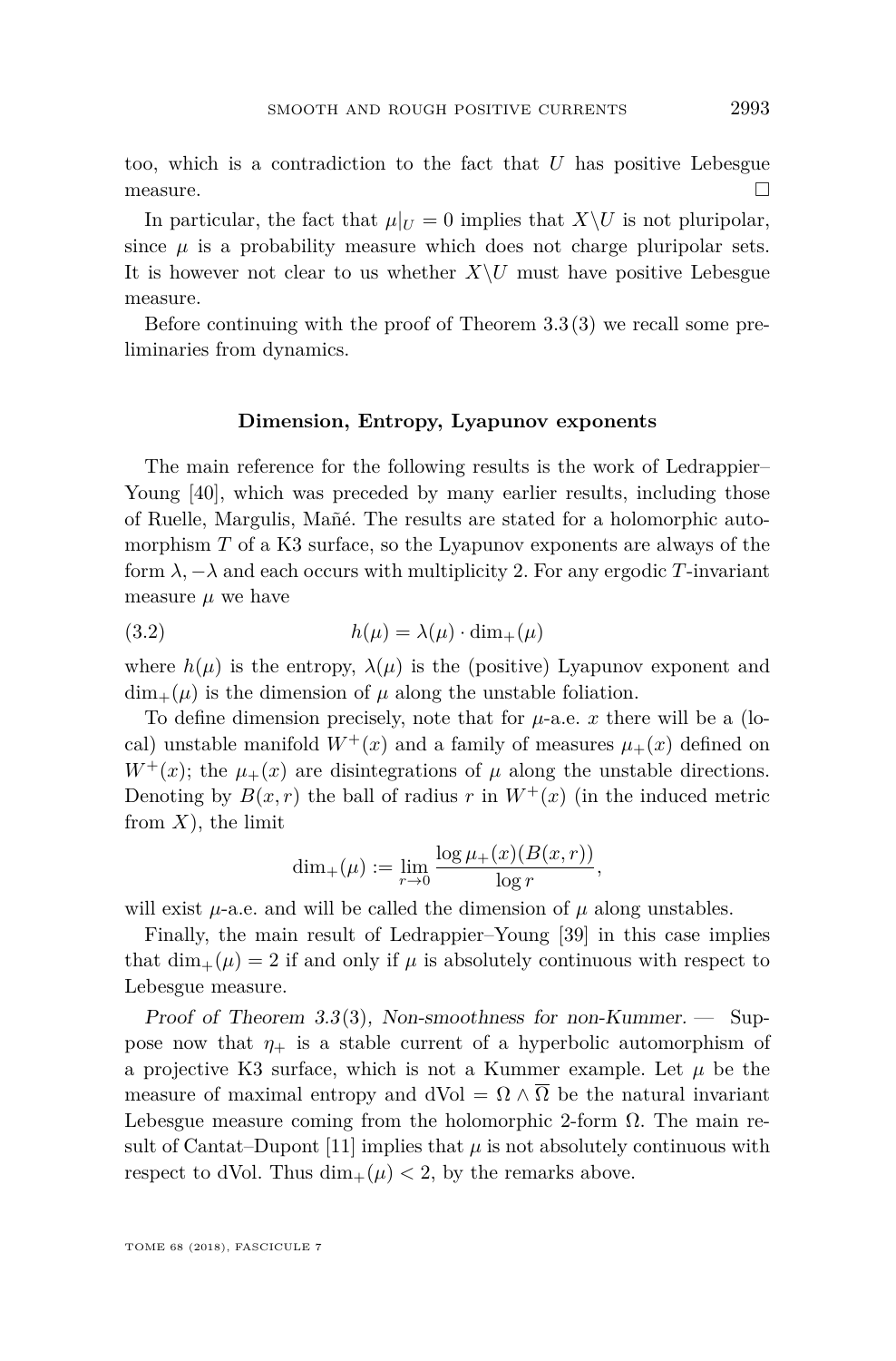Next, the discussion in [\[10,](#page-17-4) p. 42-43] (see particularly "Conclusion" at the bottom of p. 43) implies that the unstable measures  $\mu_{+}(x)$  can be described as follows, in a neighborhood of x in the unstable manifold  $W^+(x)$ . The unstable manifold  $W^+(x)$  is an immersed holomorphic curve in the K3 surface *X*, mapped as  $i: W^+(x) \to X$  (see e.g. [\[3,](#page-16-2) §2.6]). Restrict the immersion *i* to a small neighborhood of  $x \in W^+(x)$  and pull back the current  $\eta_+$  to obtain  $i^*\eta_+ =: \mu_+(x)$ , which is denoted  $W^+(x) \wedge \eta_+$  in [\[10\]](#page-17-4). Note that the roles of  $\eta_+$  and  $\eta_-$  are exchanged in [\[10\]](#page-17-4), since there he uses the convention  $T_*\eta_{\pm} = \lambda^{\pm 1}\eta_{\pm}$  instead of the one that we use  $(T^*\eta_{\pm} =$  $\lambda^{\pm 1}\eta_{\pm}$ ), following [\[11,](#page-17-5) [41\]](#page-18-11).

Because the dimension of  $\mu_+(x)$  is strictly less than 2, it follows that  $\eta_+$ cannot be even continuous in a neighborhood of *x*, for  $\mu$ -a.e. *x*.

Remark 3.4. — Thanks to the result in Theorem [3.3](#page-11-0)[\(1\)](#page-11-1), the classes  $[\eta_+]$ have the remarkable rigidity property that they contain a unique closed positive current (such classes are called rigid in [\[22\]](#page-17-20)). Other examples of pseudoeffective classes with this property are all those classes which are equal to their negative part in Boucksom's divisorial Zariski decomposition [\[7,](#page-17-8) Proposition 3.13], as well as the nef (1*,* 1) class constructed in [\[18\]](#page-17-1) which is not semipositive. However, in all these other examples the unique closed positive current has positive Lelong numbers (in fact, it is the current of integration along an effective R-divisor), while in the setting of Theorem [3.3](#page-11-0) the Lelong numbers vanish, since as mentioned earlier the current even has Hölder continuous local potentials.

<span id="page-14-0"></span>Remark 3.5. — The referee kindly points out that there are other known examples of a rigid nef class which even contains a smooth semipositive representative. For this, it suffices to find a surface *X* with a nonsingular holomorphic foliation which admits a unique invariant transverse probability measure which is further smooth. In this case if *θ* is the smooth laminar current of the foliation then  $\int_X \theta^2 = 0$  and so if  $T \in [\theta]$  is any closed positive current then  $T \wedge \theta = 0$ . Hence *T* is also laminar for the foliation, and by uniqueness of the invariant transverse measure we must have  $T = \theta$ . An explicit example was constructed by Mumford [\[37,](#page-18-1) Example 1.5.1], with *X* a ruled surface over a curve of genus 2 and  $[\theta] = c_1(L)$  for *L* nef with trivial section ring.

Remark  $3.6.$  — In fact, as the proofs above show, in the statements of both Theorem [3.3](#page-11-0)[\(2\)](#page-11-3) and [\(3\)](#page-11-2) we can in fact replace the word "smooth" with "continuous".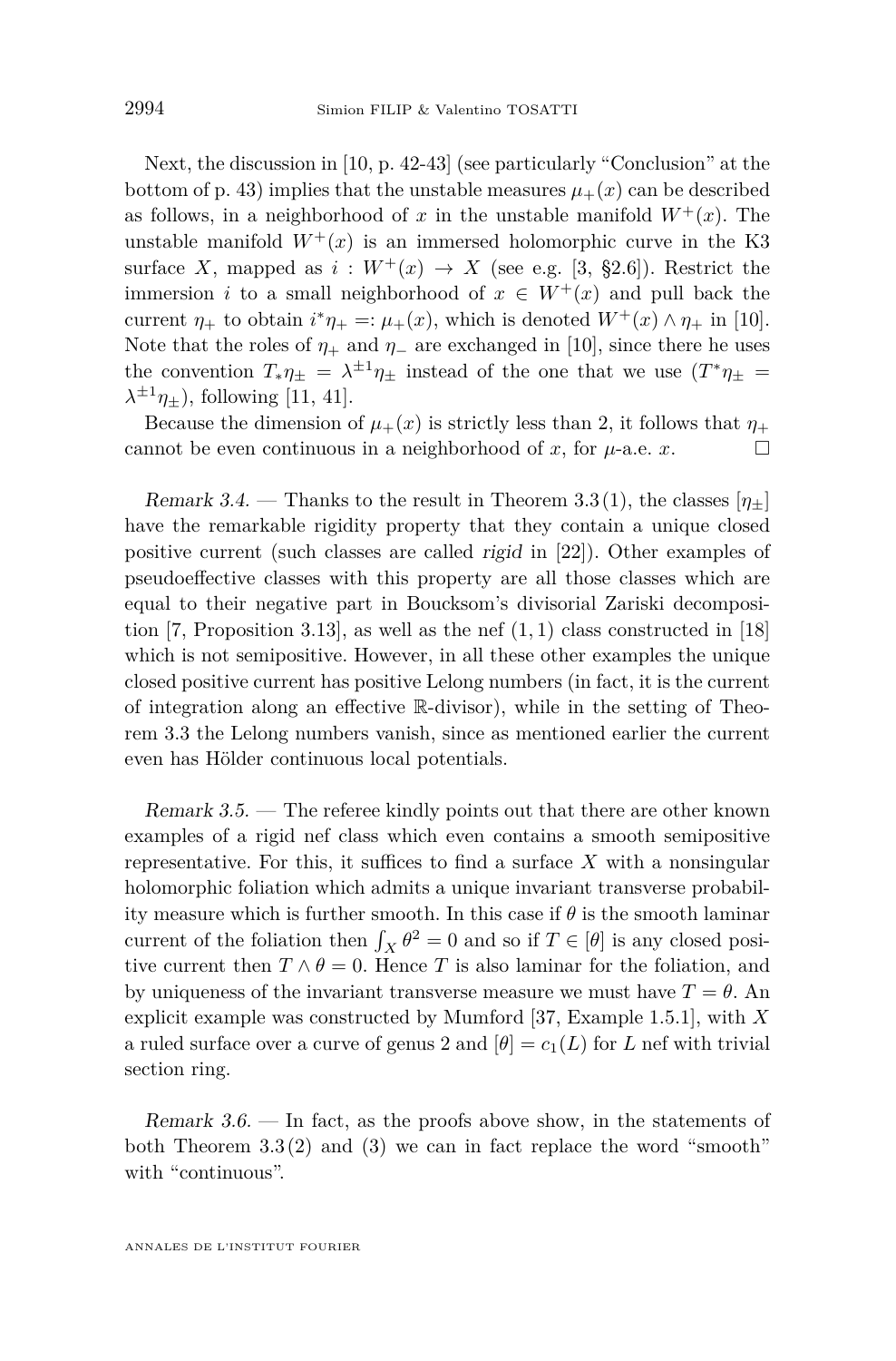Recall the following questions which were raised by the second-named author:

<span id="page-15-0"></span>QUESTION 3.7 (Question 5.5 in [\[46\]](#page-18-9)). — Let  $X^n$  be a compact Calabi-Yau manifold and  $\alpha_0$  a nef (1, 1) class on *X*. Then there is a smooth closed semipositive real  $(1, 1)$  form  $\omega_0$  on X in the class  $[\alpha_0]$ .

The answer to this question is affirmative when *X* is projective,  $[\alpha_0]$  is nef and big and belongs to the real Néron–Severi group, by the real version of the base-point-free Theorem (see e.g. [\[44,](#page-18-5) Theorem 2.3]).

<span id="page-15-1"></span>QUESTION 3.8 (Question 4.3 in [\[45\]](#page-18-10), and Question 5.3 in [\[46\]](#page-18-9)). — Let  $(X^n, \omega_X)$  be a compact Ricci-flat Calabi–Yau manifold,  $[\alpha_0]$  a nef  $(1, 1)$ class with  $\int_X \alpha_0^n = 0$ , and for  $t > 0$  let  $\omega_t$  be the unique Ricci-flat Kähler metric on *X* cohomologous to  $[\alpha_0] + t[\omega_X]$ . Then there is a proper closed analytic subvariety  $V \subset X$  and a smooth closed semipositive real  $(1, 1)$ form  $\omega_0$  on  $X \backslash V$  with  $\omega_0^n = 0$  such that  $\omega_t \to \omega_0$  in  $C_{\text{loc}}^{\infty}(X \backslash V)$  as  $t \to 0$ .

This question has an affirmative answer when  $\alpha_0$  is semiample (so it is the pullback of a Kähler class under a map  $f: X \to Y$  and the generic fiber of f is a torus, by the results in [\[30,](#page-18-20) [31\]](#page-18-21). If  $\alpha_0$  is semiample (but the generic fiber of *f* is not necessarily a torus), then this question is answered affirmatively in [\[50\]](#page-19-6), except that the convergence  $\omega_t \to \omega_0$  is only known to happen in  $C^0_{\text{loc}}(X\backslash V)$ .

However, despite these positive results, in general we have the following:

<span id="page-15-2"></span>THEOREM  $3.9.$  — Questions [3.7](#page-15-0) and [3.8](#page-15-1) have a negative answer.

Proof. — Let us take *X* to be a non-projective *K*3 surface with an automorphism  $T : X \to X$  with positive entropy and with a Siegel disc, constructed by McMullen [\[41\]](#page-18-11). Then from Theorem  $3.3(2)$  $3.3(2)$  we immediately see that at least one among the two nef classes  $[\eta_+]$  (say  $[\eta_+]$ ) has no smooth semipositive representative (indeed the only closed positive current in that class is  $\eta_+$  which is not even smooth on a Zariski open subset), thus answering Question [3.7](#page-15-0) negatively.

For Question [3.8,](#page-15-1) take  $[\alpha_0] = [\eta_+]$ , so that for every  $t > 0$  the classes  $[\alpha_0] + t[\omega_X]$  are Kähler, and they each contain a unique Ricci-flat Kähler metric  $\omega_t$ . By weak compactness of currents, given any sequence  $t_i \to 0$ , up to passing to a subsequence, the metrics  $\omega_{t_i}$  converges weakly as currents to a closed positive current in the class  $[\eta_+]$  which by Theorem [3.3](#page-11-0)[\(1\)](#page-11-1) must equal  $\eta_+$ . In particular,  $\omega_t \to \eta_+$  as currents as  $t \to 0$ . If there was a proper closed analytic subvariety  $V \subset X$  such that we had smooth convergence on compact subsets of  $X\backslash V$ , this would imply that  $\eta_+$  is smooth on  $X\backslash V$ , contradicting Theorem [3.3](#page-11-0)[\(2\)](#page-11-3).  $\square$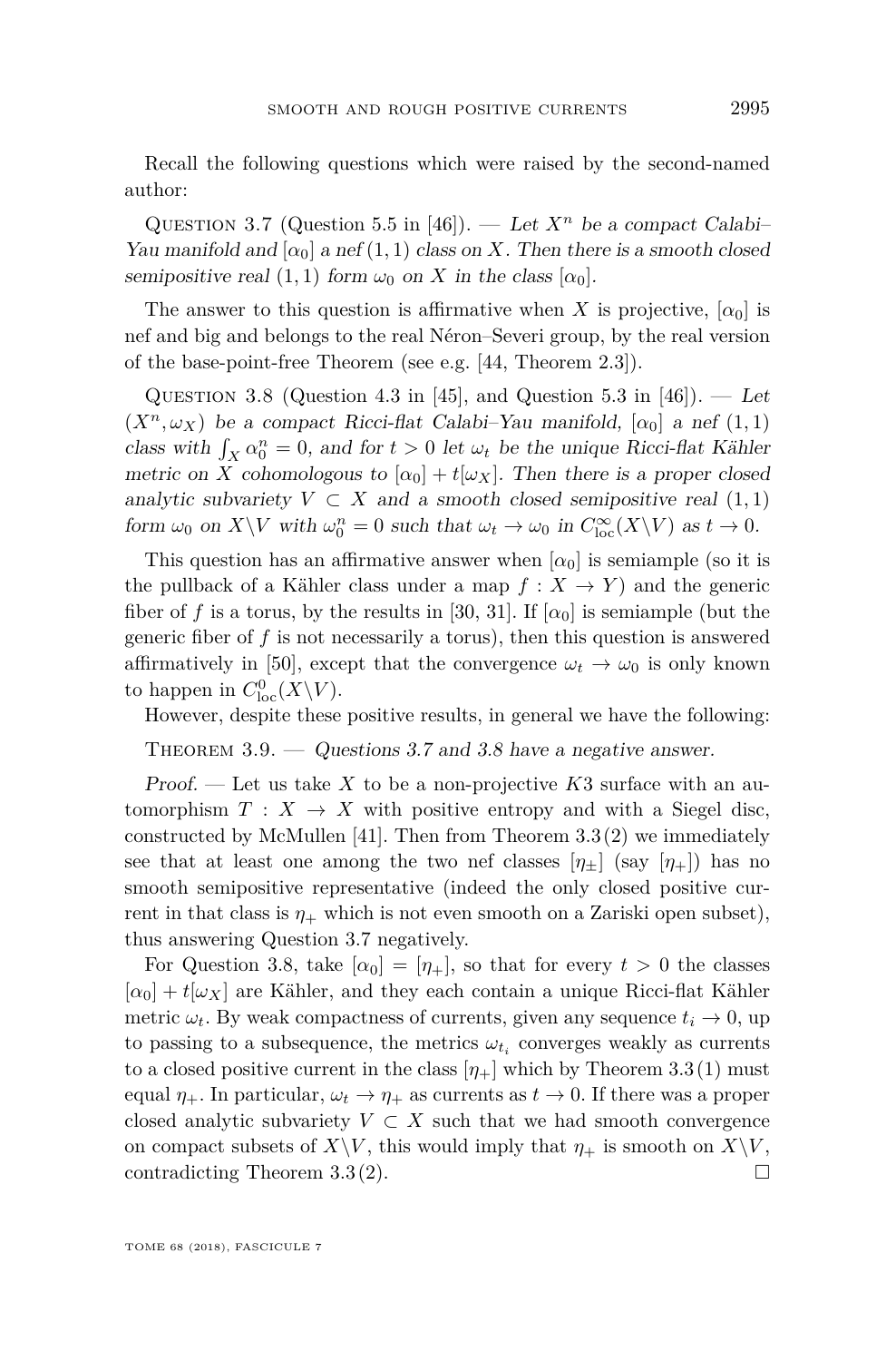Remark 3.10. — In these examples with a Siegel disc  $U \subset X$ , let  $\omega_X$  be a fixed Ricci-flat Kähler metric on *X* and for  $i \geq 0$  consider the Ricci-flat Kähler metrics

$$
\omega_i = \frac{(T^*)^i \omega_X}{\lambda^i}.
$$

Since their cohomology classes  $[\omega_i]$  converge to  $[\eta_+]$  as  $i \to \infty$ , it follows as above from Theorem [3.3](#page-11-0)[\(1\)](#page-11-1) that the metrics  $\omega_i$  converge to  $\eta_+$  weakly as currents on *X*. By the argument we just did, the metrics  $\omega_i$  cannot converge smoothly on any Zariski open subset of *X*. On the other hand, it is observed in [\[41,](#page-18-11) Theorem 11.2] that  $\omega_i|_U$  converge smoothly to the zero form.

To conclude, we give the proof of Theorem [1.5:](#page-4-3)

Proof of Theorem  $1.5$  — Part  $(1)$  follows immediately from Theorem [3.3](#page-11-0)[\(2\)](#page-11-3), together with McMullen's examples [\[41\]](#page-18-11) of hyperbolic *K*3 automorphisms with a Siegel disc.

For part [\(2\)](#page-4-2), let X be a generic hypersurface in  $\mathbb{P}^1 \times \mathbb{P}^1 \times \mathbb{P}^1$  of degree  $(2, 2, 2)$  with *T* the composition of the three involutions of *X* obtained by expressing X as a ramified double cover of  $\mathbb{P}^1 \times \mathbb{P}^1$  in three different ways and interchanging the 2 sheets of each cover. It is proved in [\[10,](#page-17-4) [41\]](#page-18-11) that *T* has positive entropy. This *K*3 surface is not Kummer because the rank of the Picard group of a generic (2*,* 2*,* 2) surface will be 3, generated by the pullbacks of the hyperplane bundles on  $\mathbb{P}^1 \times \mathbb{P}^1$  under the three double covering maps (see e.g. [\[9,](#page-17-18) p. 37]), whereas for projective Kummer *K*3 surfaces the rank of Picard has to be at least 17.

On *X* the set of  $(1, 1)$  classes  $[\alpha]$  in the real Néron–Severi group which satisfy  $\int_X \alpha^2 = 1$  (equipped with the intersection pairing) is isometric to the Poincaré disc, with  $[\eta_+]$  and  $[\eta_-]$  lying on its ideal boundary, see e.g. [\[10,](#page-17-4) p. 9], [\[9,](#page-17-18) p. 36-37]. In particular, there are nef R-divisors  $D_{\pm}$  such that  $c_1(D_{\pm}) = [\eta_{\pm}]$ . By Theorem [3.3](#page-11-0)[\(3\)](#page-11-2) none of these two R-divisor can be Hermitian semipositive.  $\hfill \square$ 

#### BIBLIOGRAPHY

- <span id="page-16-1"></span>[1] M. Artin, "Some numerical criteria for contractability of curves on algebraic surfaces", Am. J. Math. **84** (1962), p. 485-496.
- <span id="page-16-0"></span>[2] W. P. Barth, K. Hulek, C. A. M. Peters & A. Van de Ven, Compact complex surfaces, 2nd enlarged ed., Ergebnisse der Mathematik und ihrer Grenzgebiete. 3. Folge, vol. 4, Springer, 2004, xii+436 pages.
- <span id="page-16-2"></span>[3] E. Bedford, M. Lyubich & J. Smillie, "Polynomial diffeomorphisms of **C**<sup>2</sup> . IV. The measure of maximal entropy and laminar currents", Invent. Math. **112** (1993), no. 1, p. 77-125.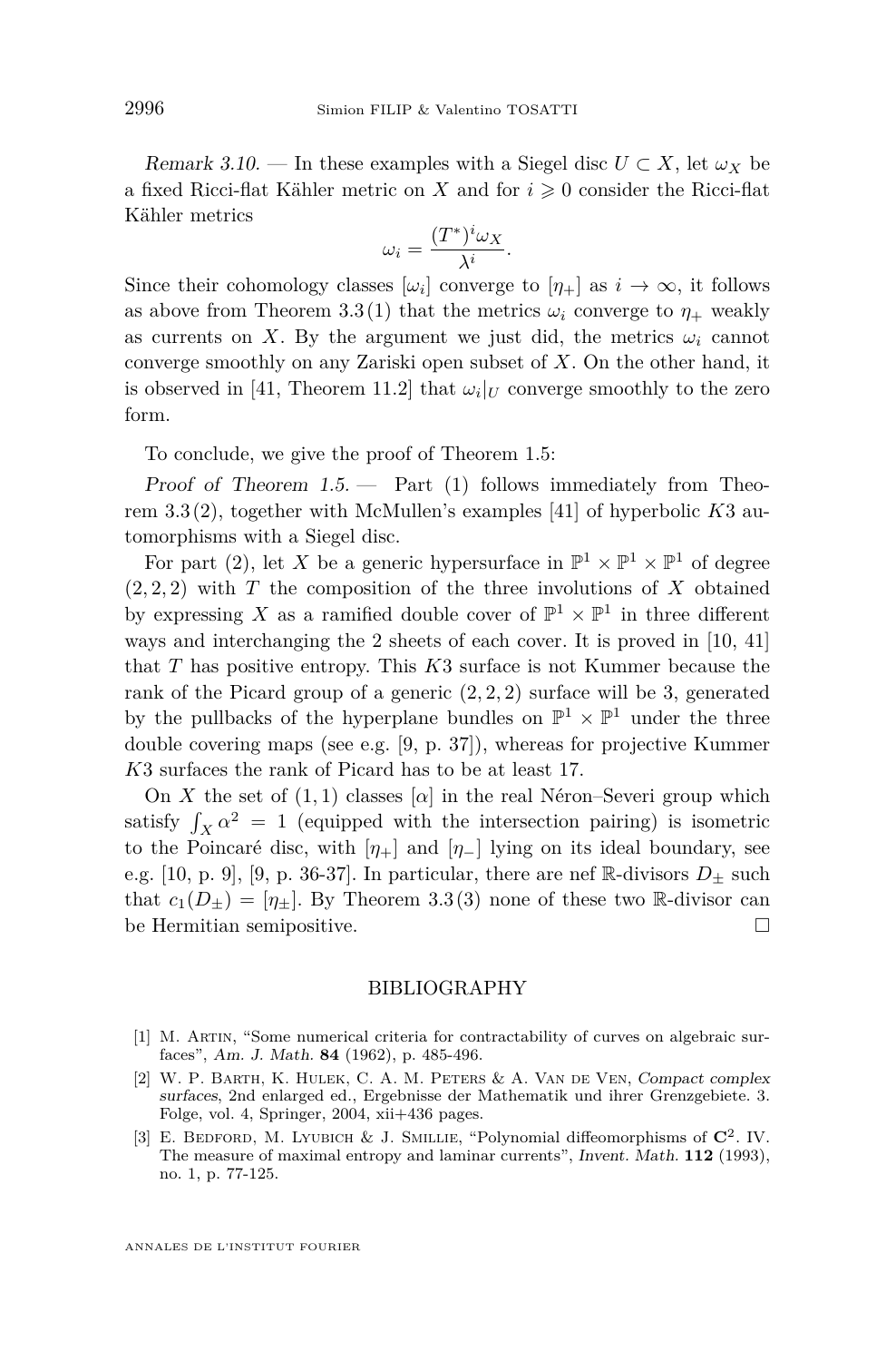- <span id="page-17-16"></span>[4] E. Bedford & B. A. Taylor, "The Dirichlet problem for a complex Monge–Ampère equation", Invent. Math. **37** (1976), no. 1, p. 1-44.
- <span id="page-17-17"></span>[5] ——, "Fine topology, Silov boundary, and  $(dd^c)^{n\gamma}$ , J. Funct. Anal. **72** (1987), no. 2, p. 225-251.
- <span id="page-17-2"></span>[6] C. Birkar, P. Cascini, C. D. Hacon & J. McKernan, "Existence of minimal models for varieties of log general type", J. Am. Math. Soc. **23** (2010), no. 2, p. 405-468.
- <span id="page-17-8"></span>[7] S. Boucksom, "Divisorial Zariski decompositions on compact complex manifolds", Ann. Sci. Éc. Norm. Supér. **37** (2004), no. 1, p. 45-76.
- <span id="page-17-13"></span>[8] S. Boucksom, P. Eyssidieux, V. Guedj & A. Zeriahi, "Monge–Ampère equations in big cohomology classes", Acta Math. **205** (2010), no. 2, p. 199-262.
- <span id="page-17-18"></span>[9] S. Cantat, "Dynamique des automorphismes des surfaces complexes compactes", PhD Thesis, École Normale Superieure de Lyon (France), 1999.
- <span id="page-17-4"></span>[10] ——— , "Dynamique des automorphismes des surfaces *K*3", Acta Math. **187** (2001), no. 1, p. 1-57.
- <span id="page-17-5"></span>[11] S. Cantat & C. Dupont, "Automorphisms of surfaces: Kummer rigidity and measure of maximal entropy", <https://hal.archives-ouvertes.fr/hal-01071491>, 2015.
- <span id="page-17-3"></span>[12] T. C. Collins & V. Tosatti, "Kähler currents and null loci", Invent. Math. **202** (2015), no. 3, p. 1167-1198.
- <span id="page-17-11"></span>[13] J.-P. Demailly, "Complex Analytic and Differential Geometry", [https://](https://www-fourier.ujf-grenoble.fr/~demailly/manuscripts/agbook.pdf) [www-fourier.ujf-grenoble.fr/~demailly/manuscripts/agbook.pdf](https://www-fourier.ujf-grenoble.fr/~demailly/manuscripts/agbook.pdf).
- <span id="page-17-10"></span>[14] ——— , "Mesures de Monge–Ampère et caractérisation géométrique des variétés algébriques affines", Mém. Soc. Math. Fr., Nouv. Sér. (1985), no. 19, 124 p.
- <span id="page-17-9"></span>[15] ——— , "Regularization of closed positive currents and intersection theory", J. Algebr. Geom. **1** (1992), no. 3, p. 361-409.
- <span id="page-17-0"></span>[16] ——— , "Singular Hermitian metrics on positive line bundles", in Complex algebraic varieties (Bayreuth, 1990), Lecture Notes in Mathematics, vol. 1507, Springer, 1992, p. 87-104.
- <span id="page-17-7"></span>[17] J.-P. DEMAILLY & M. PAUN, "Numerical characterization of the Kähler cone of a compact Kähler manifold", Ann. Math. **159** (2004), no. 3, p. 1247-1274.
- <span id="page-17-1"></span>[18] J.-P. Demailly, T. Peternell & M. Schneider, "Compact complex manifolds with numerically effective tangent bundles", J. Algebr. Geom. **3** (1994), no. 2, p. 295- 345.
- <span id="page-17-15"></span>[19] J. DILLER & V. GUEDJ, "Regularity of dynamical Green's functions", Trans. Am. Math. Soc. **361** (2009), no. 9, p. 4783-4805.
- <span id="page-17-21"></span>[20] S. Dinew & S. Kołodziej, "Pluripotential estimates on compact Hermitian manifolds", in Advances in geometric analysis, Advanced Lectures in Mathematics (ALM), vol. 21, International Press, 2012, p. 69-86.
- <span id="page-17-14"></span>[21] T.-C. Dinh & N. Sibony, "Green currents for holomorphic automorphisms of compact Kähler manifolds", J. Am. Math. Soc. **18** (2005), no. 2, p. 291-312.
- <span id="page-17-20"></span>[22] ——— , "Rigidity of Julia sets for Hénon type maps", J. Mod. Dyn. **8** (2014), no. 3-4, p. 499-548.
- <span id="page-17-12"></span>[23] H. Federer, Geometric measure theory, Die Grundlehren der mathematischen Wissenschaften, vol. 153, Springer, 1969, xiv+676 pages.
- <span id="page-17-6"></span>[24] S. FILIP & V. TOSATTI, "Kummer rigidity for K3 surface automorphisms via Ricciflat metrics", <https://arxiv.org/abs/1808.08673>, 2018.
- <span id="page-17-19"></span>[25] J. E. Fornæss & N. Sibony, "Complex dynamics in higher dimensions", in Complex potential theory (Montreal, 1993), NATO ASI Series. Series C. Mathematical and Physical Sciences, vol. 439, Kluwer Academic Publishers, 1994, Notes partially written by Estela A. Gavosto, p. 131-186.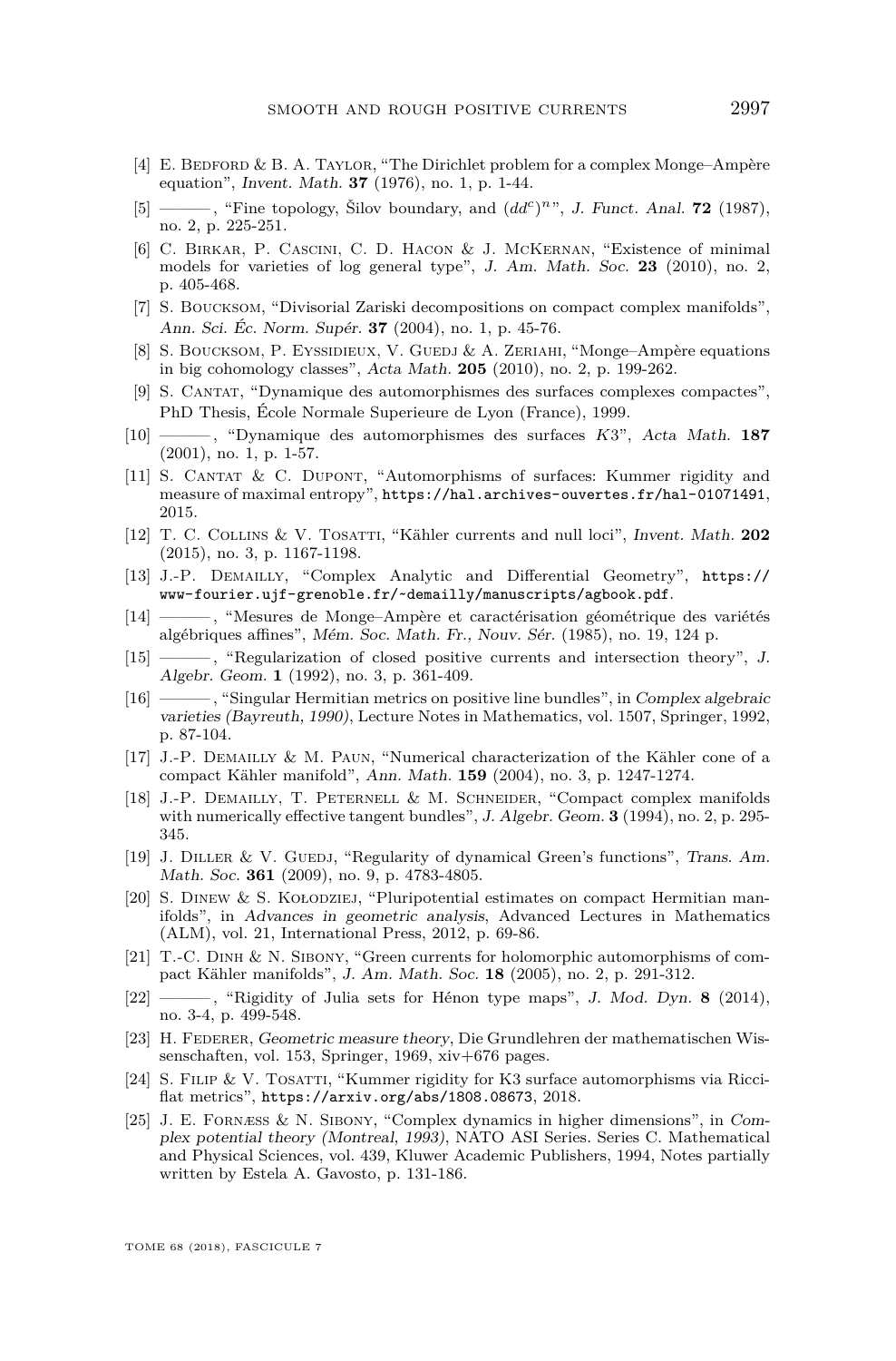- <span id="page-18-14"></span>[26] A. Fujiki, "Kählerian normal complex surfaces", Tôhoku Math. J. **35** (1983), no. 1, p. 101-117.
- <span id="page-18-0"></span>[27] T. Fujita, "Semipositive line bundles", J. Fac. Sci., Univ. Tokyo, Sect. I A **30** (1983), no. 2, p. 353-378.
- <span id="page-18-13"></span>[28] H. GRAUERT, "Über Modifikationen und exzeptionelle analytische Mengen", Math. Ann. **146** (1962), p. 331-368.
- <span id="page-18-17"></span>[29] M. Gromov, "On the entropy of holomorphic maps", Enseign. Math. **49** (2003), no. 3-4, p. 217-235.
- <span id="page-18-20"></span>[30] M. GROSS, V. TOSATTI & Y. ZHANG, "Collapsing of abelian fibered Calabi-Yau manifolds", Duke Math. J. **162** (2013), no. 3, p. 517-551.
- <span id="page-18-21"></span>[31] H.-J. HEIN & V. TOSATTI, "Remarks on the collapsing of torus fibered Calabi-Yau manifolds", Bull. Lond. Math. Soc. **47** (2015), no. 6, p. 1021-1027.
- <span id="page-18-8"></span>[32] A. Höring, "Adjoint (1*,* 1)-classes on threefolds", [https://arxiv.org/abs/1807.](https://arxiv.org/abs/1807.08442) [08442](https://arxiv.org/abs/1807.08442), 2018.
- <span id="page-18-7"></span>[33] A. Höring & T. Peternell, "Minimal models for Kähler threefolds", Invent. Math. **203** (2016), no. 1, p. 217-264.
- <span id="page-18-3"></span>[34] Y. KAWAMATA, K. MATSUDA & K. MATSUKI, "Introduction to the minimal model problem", in Algebraic geometry (Sendai, 1985), Advanced Studies in Pure Mathematics, vol. 10, North-Holland, 1987, p. 283-360.
- <span id="page-18-2"></span>[35] T. Koike, "On minimal singular metrics of certain class of line bundles whose section ring is not finitely generated", Ann. Inst. Fourier **65** (2015), no. 5, p. 1953- 1967.
- <span id="page-18-12"></span>[36] A. Lamari, "Le cône kählérien d'une surface", J. Math. Pures Appl. **78** (1999), no. 3, p. 249-263.
- <span id="page-18-1"></span>[37] R. LAZARSFELD, Positivity in algebraic geometry. I. Classical setting: line bundles and linear series, Ergebnisse der Mathematik und ihrer Grenzgebiete. 3. Folge., vol. 48, Springer, 2004, xviii+387 pages.
- <span id="page-18-4"></span>[38] V. Lazić, K. Oguiso & T. Peternell, "Nef line bundles on Calabi-Yau threefolds, I", <https://arxiv.org/abs/1601.01273>, 2018.
- <span id="page-18-19"></span>[39] F. LEDRAPPIER & L.-S. YOUNG, "The metric entropy of diffeomorphisms. I. Characterization of measures satisfying Pesin's entropy formula", Ann. Math. **122** (1985), no. 3, p. 509-539.
- <span id="page-18-18"></span>-, "The metric entropy of diffeomorphisms. II. Relations between entropy, exponents and dimension", Ann. Math. **122** (1985), no. 3, p. 540-574.
- <span id="page-18-11"></span>[41] C. T. McMullen, "Dynamics on *K*3 surfaces: Salem numbers and Siegel disks", J. Reine Angew. Math. **545** (2002), p. 201-233.
- <span id="page-18-15"></span>[42] B. G. Moishezon, "Singular Kählerian spaces", in Manifolds (Tokyo, 1973), University of Tokyo Press, 1975, p. 343-351.
- <span id="page-18-16"></span>[43] M. REID, "Chapters on algebraic surfaces", in Complex algebraic geometry (Park City, 1993), IAS/Park City Mathematics Series, vol. 3, American Mathematical Society, 1997, p. 3-159.
- <span id="page-18-5"></span>[44] V. TOSATTI, "Limits of Calabi-Yau metrics when the Kähler class degenerates", J. Eur. Math. Soc. **11** (2009), no. 4, p. 755-776.
- <span id="page-18-10"></span>[45] ——— , "Degenerations of Calabi-Yau metrics", Acta Phys. Polon. B Proc. Suppl. **4** (2011), no. 3, p. 495-505.
- <span id="page-18-9"></span>[46] --------, "Calabi-Yau manifolds and their degenerations", Ann. N.Y. Acad. Sci. **1260** (2012), no. 1, p. 8-13.
- <span id="page-18-6"></span>[47] ——— , "KAWA lecture notes on the Kähler-Ricci flow", Ann. Fac. Sci. Toulouse, Math. **27** (2018), no. 2, p. 285-376.